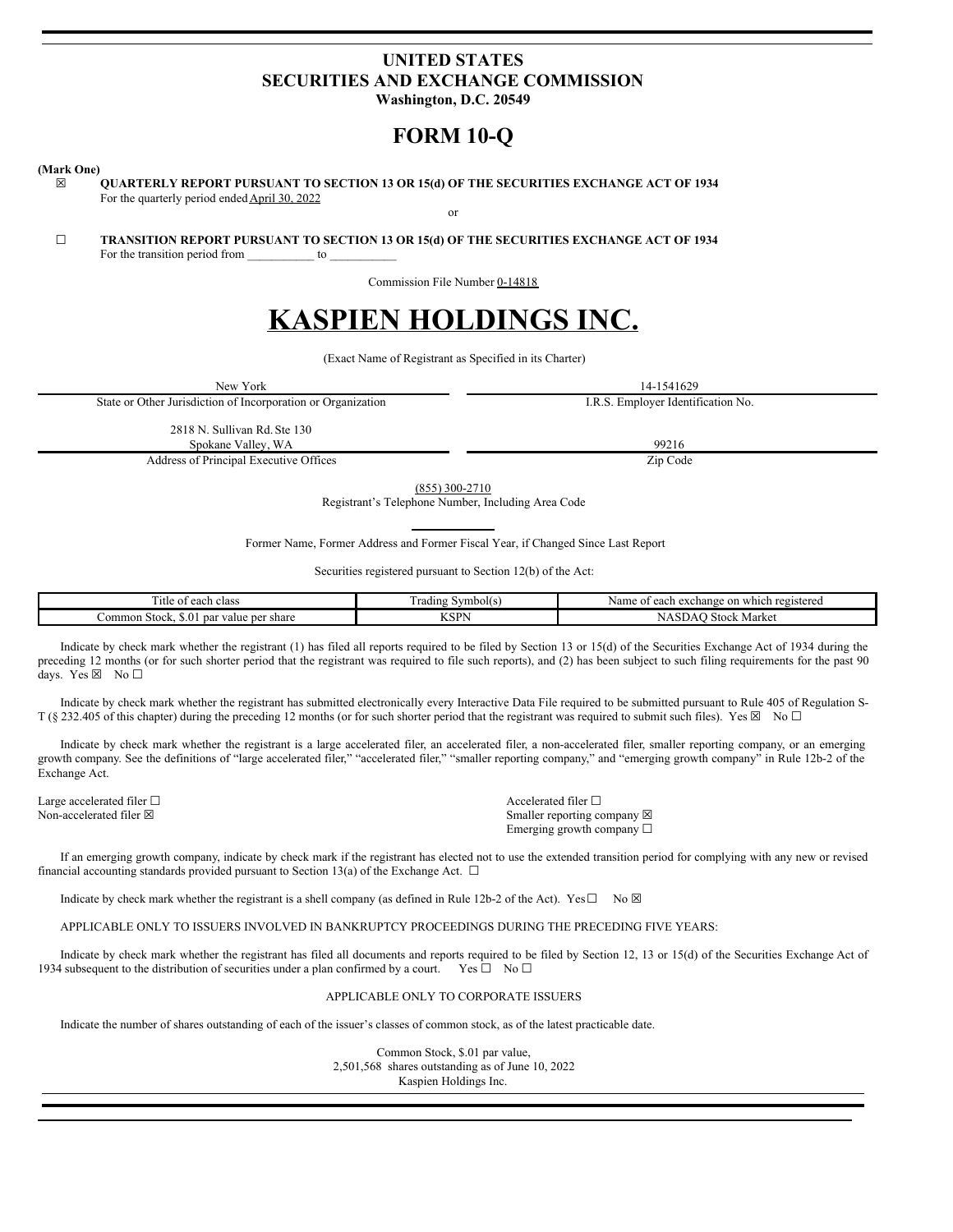#### **KASPIEN HOLDINGS INC. AND SUBSIDIARIES QUARTERLY REPORT ON FORM 10-Q INDEX TO CONDENSED CONSOLIDATED FINANCIAL STATEMENTS**

Form 10-Q Page No.

| PART I. FINANCIAL INFORMATION                                                                                   | 1.452110       |
|-----------------------------------------------------------------------------------------------------------------|----------------|
| Item 1 – Interim Condensed Consolidated Financial Statements (Unaudited)                                        |                |
| Condensed Consolidated Balance Sheets at April 30, 2022, January 29, 2022 and May 1, 2021                       | $\overline{4}$ |
| Condensed Consolidated Statements of Operations – Thirteen Weeks Ended April 30, 2022 and May 1, 2021           | 5              |
| Condensed Consolidated Statements of Comprehensive Loss – Thirteen Weeks Ended April 30, 2022 and May 1, 2021   | 6              |
| Condensed Consolidated Statements of Shareholders' Equity – Thirteen Weeks Ended April 30, 2022 and May 1, 2021 | 7              |
| Condensed Consolidated Statements of Cash Flows – Thirteen Weeks Ended April 30, 2022 and May 1, 2021           | 8              |
| Notes to Interim Condensed Consolidated Financial Statements                                                    | 9              |
| Item 2 – Management's Discussion and Analysis of Financial Condition and Results of Operations                  | 22             |
| Item 3 – Quantitative and Qualitative Disclosures about Market Risk                                             | 28             |
| Item 4 – Controls and Procedures                                                                                | 28             |
| PART II. OTHER INFORMATION                                                                                      |                |
| Item $1 -$ Legal Proceedings                                                                                    | 29             |
| Item 1A - Risk Factors                                                                                          | 29             |
| Item 2 – Unregistered Sales of Equity Securities and Use of Proceeds                                            | 29             |
| Item 3 – Defaults Upon Senior Securities                                                                        | 29             |
| Item 4 – Mine Safety Disclosures                                                                                | 29             |
| Item $5 -$ Other Information                                                                                    | 29             |
| Item $6 -$ Exhibits                                                                                             | 29             |
| <b>Signatures</b>                                                                                               | 31             |
|                                                                                                                 |                |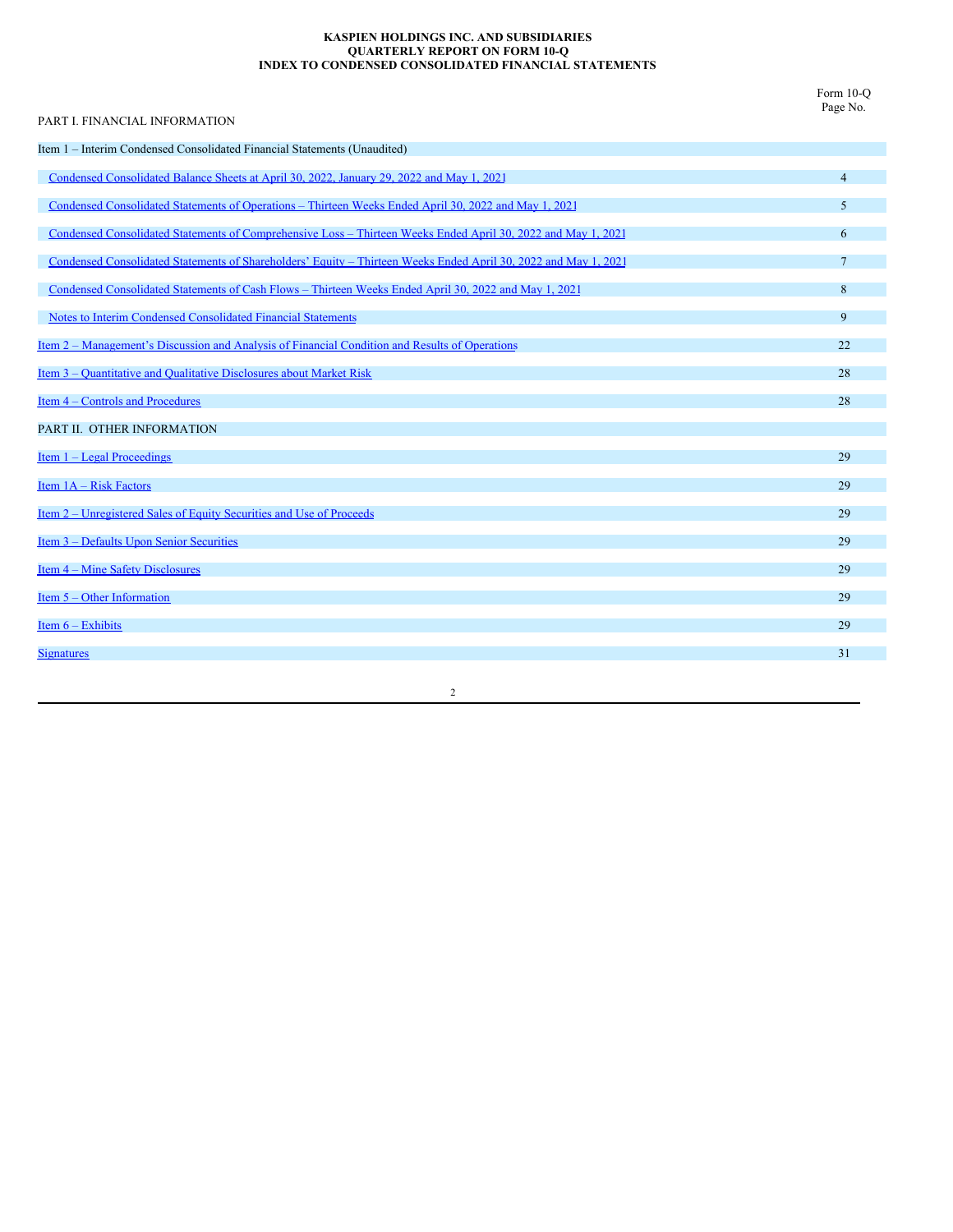## **FORWARD-LOOKING STATEMENTS**

This quarterly report on Form 10-Q contains forward-looking statements within the meaning of Section 27A of the Securities Act of 1933, as amended, and Section 21E of the Securities Exchange Act of 1934, as amended, particularly in the discussion under the caption "Management's Discussion and Analysis of Financial Condition and Results of Operations." All statements other than statements of historical fact are forward-looking. Examples of forward-looking statements include, but are not limited to, statements regarding our ability to achieve profitability and meet future liquidity needs and capital requirements, future business, future results of operations<br>or financial condition, our business strategies or financial condition, our business strategies and the COVID-19 pandemic. You can identify many forward-looking statements by words such as "may," "would," "should," "could," "expect," "aim," "anticipate," "believe," "estimate," "intend," "plan," "predict," "project," "seek," "potential," "opportunities" and other similar expressions and the negatives of such expressions. However, not all forward-looking statements contain these words. Forward-looking statements are subject to known and unknown risks, uncertainties and other factors that could cause our actual results to differ materially from those expressed or implied by the forward-looking statements contained herein. Such risks and uncertainties include, among others, those risks discussed under the caption "Risk Factors" in our most recently filed Annual Report on Form 10-K, which was filed with the Securities and Exchange Commission (the "SEC") on April 29, 2022 (the "2022 Form 10-K"), and in our consolidated financial statements, related notes, and the other information appearing elsewhere in the 2022 Form 10-K, this quarterly report on Form 10-Q and our other filings with the SEC. Given these risks and uncertainties, you should not place undue reliance on any forward-looking statements. The forward-looking statements contained in this quarterly report on Form 10-Q are made only as of the date hereof, and we do not intend, and, except as required by law, we undertake no obligation to update any forward-looking statements contained herein after the date of this report to reflect actual results or future events or circumstances.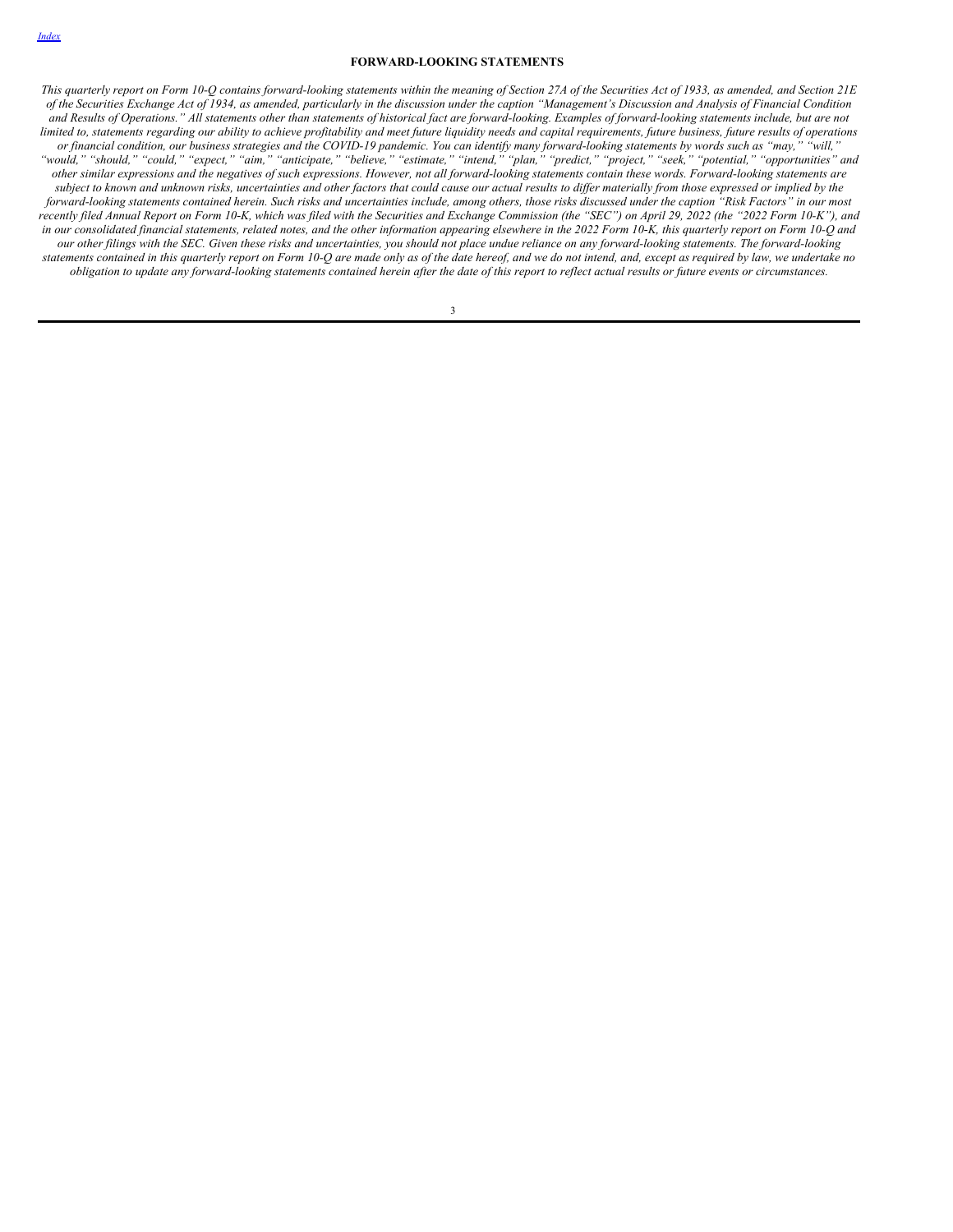<span id="page-3-0"></span>

|                                                                                                                                   |             | April 30,<br>2022 |              | January 29,<br>2022 |              | May 1,<br>2021 |
|-----------------------------------------------------------------------------------------------------------------------------------|-------------|-------------------|--------------|---------------------|--------------|----------------|
| <b>ASSETS</b>                                                                                                                     |             |                   |              |                     |              |                |
| <b>CURRENT ASSETS</b>                                                                                                             |             |                   |              |                     |              |                |
| Cash and cash equivalents                                                                                                         | $\mathbf S$ | 828               | $\mathbb{S}$ | 1.218               | $\mathbb{S}$ | 5,030          |
| Restricted cash                                                                                                                   |             | 1,158             |              | 1,158               |              | 1,184          |
| Accounts receivable                                                                                                               |             | 2,727             |              | 2,335               |              | 3,113          |
| Merchandise inventory                                                                                                             |             | 32,254            |              | 29,277              |              | 22,567         |
| Prepaid expenses and other current assets                                                                                         |             | 558               |              | 649                 |              | 592            |
| Total current assets                                                                                                              |             | 37.525            |              | 34.637              |              | 32.486         |
| Restricted cash                                                                                                                   |             | 2,160             |              | 2,447               |              | 3,277          |
| Fixed assets, net                                                                                                                 |             | 2,441             |              | 2,335               |              | 2,366          |
| Operating lease right-of-use assets                                                                                               |             | 1,990             |              | 2.144               |              | 2,595          |
| Intangible assets, net                                                                                                            |             |                   |              |                     |              | 475            |
| Cash surrender value                                                                                                              |             | 3,800             |              | 4.154               |              | 4,168          |
| Other assets                                                                                                                      |             | 872               |              | 965                 |              | 1,230          |
| <b>TOTAL ASSETS</b>                                                                                                               | S           | 48,788            | $\mathbf S$  | 46,682              | $\mathbb{S}$ | 46,597         |
| <b>LIABILITIES</b>                                                                                                                |             |                   |              |                     |              |                |
| <b>CURRENT LIABILITIES</b>                                                                                                        |             |                   |              |                     |              |                |
| Accounts payable                                                                                                                  | \$          | 7,664             | \$           | 6,271               | \$           | 5,682          |
| Short-term borrowings                                                                                                             |             | 10,508            |              | 9,966               |              |                |
| Accrued expenses and other current liabilities                                                                                    |             | 2,208             |              | 2.362               |              | 2,640          |
| Current portion of operating lease liabilities                                                                                    |             | 663               |              | 649                 |              | 609            |
| Current portion of PPP loan                                                                                                       |             |                   |              |                     |              | 2,018          |
| Total current liabilities                                                                                                         |             | 21.043            |              | 19.248              |              | 10.949         |
| Operating lease liabilities                                                                                                       |             | 1,439             |              | 1.608               |              | 2,101          |
| Long-term debt                                                                                                                    |             | 7,944             |              | 4,356               |              | 5,261          |
| Other long-term liabilities                                                                                                       |             | 13,987            |              | 14,185              |              | 15,954         |
| <b>TOTAL LIABILITIES</b>                                                                                                          |             | 44,413            |              | 39,397              |              | 34,265         |
| <b>SHAREHOLDERS' EQUITY</b>                                                                                                       |             |                   |              |                     |              |                |
|                                                                                                                                   |             |                   |              |                     |              |                |
| Preferred stock (\$0.01 par value; 5,000,000 shares authorized; none issued)                                                      |             |                   |              |                     |              |                |
| Common stock (\$0.01 par value; 200,000,000 shares authorized; 3,902,985, 3,902,985 and 3,889,169<br>shares issued, respectively) |             | 39                |              | 39                  |              | 39             |
| Additional paid-in capital                                                                                                        |             | 360,738           |              | 359,220             |              | 358,749        |
| Treasury stock at cost (1,410,417, 1,410,417 and 1,410,417 shares, respectively)                                                  |             | (230, 170)        |              | (230, 170)          |              | (230, 170)     |
| Accumulated other comprehensive loss                                                                                              |             | (910)             |              | (910)               |              | (2,007)        |
| Accumulated deficit                                                                                                               |             | (125, 322)        |              | (120, 894)          |              | (114, 279)     |
| TOTAL SHAREHOLDERS' EQUITY                                                                                                        |             | 4,375             |              | 7,285               |              | 12,332         |
|                                                                                                                                   |             |                   |              |                     |              |                |
| TOTAL LIABILITIES AND SHAREHOLDERS' EQUITY                                                                                        | \$          | 48,788            | $\mathbb{S}$ | 46.682              | $\mathbb{S}$ | 46,597         |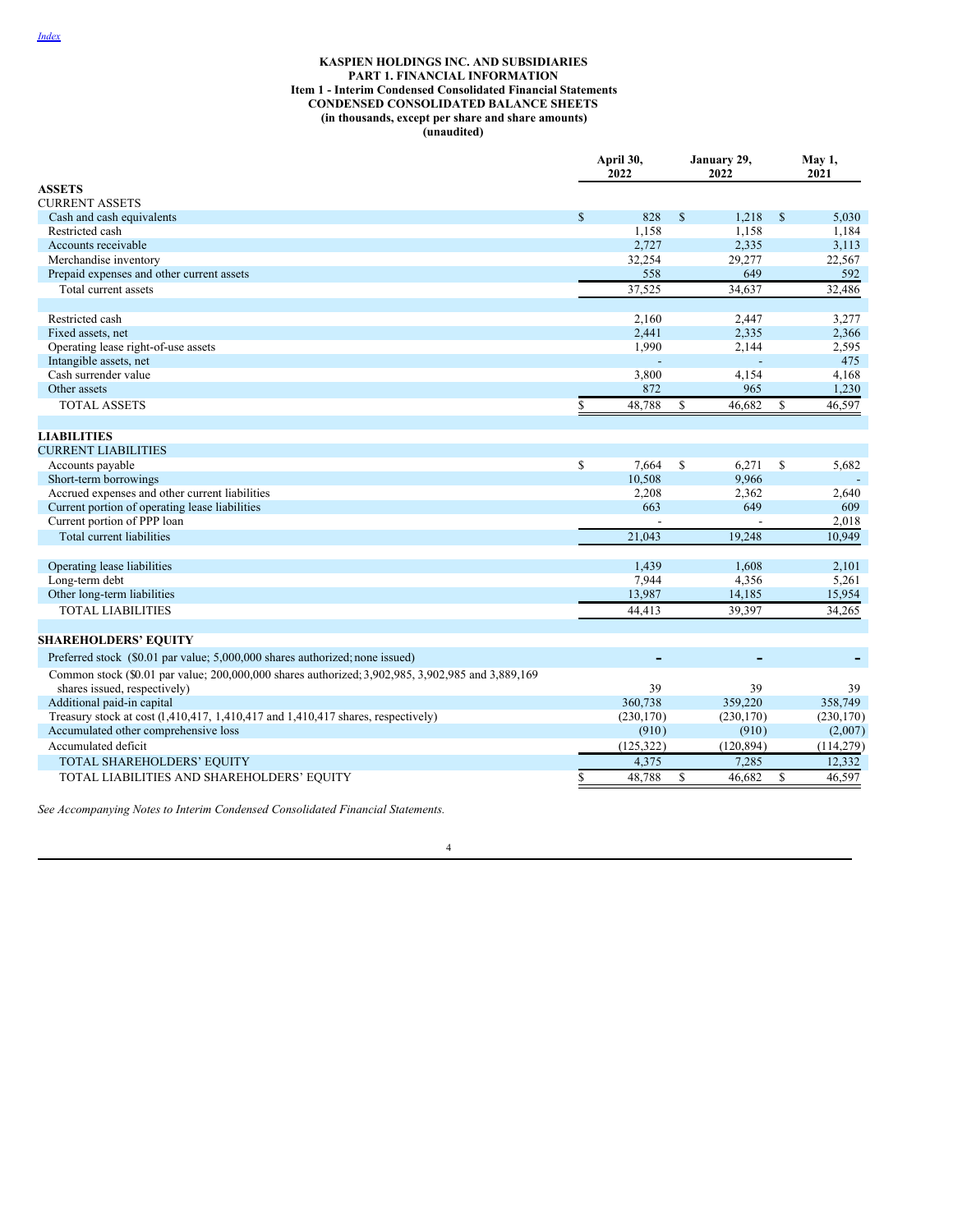## <span id="page-4-0"></span>**KASPIEN HOLDINGS INC. AND SUBSIDIARIES CONDENSED CONSOLIDATED STATEMENTS OF OPERATIONS (amounts in thousands) (unaudited)**

|                                                                          | <b>Thirteen Weeks Ended</b>   |                |  |
|--------------------------------------------------------------------------|-------------------------------|----------------|--|
|                                                                          | April 30,<br>2022             | May 1,<br>2021 |  |
| Net revenue                                                              | \$<br>31,791<br><sup>\$</sup> | 40,617         |  |
| Cost of sales                                                            | 24,940                        | 30,821         |  |
| Gross profit                                                             | 6,851                         | 9,796          |  |
| Selling, general and administrative expenses                             | 10,517                        | 10,657         |  |
| Loss from operations                                                     | (3,666)                       | (861)          |  |
| Interest expense                                                         | 762                           | 555            |  |
| Loss from operations before income tax expense                           | (4, 428)                      | (1,416)        |  |
| Income tax expense                                                       |                               |                |  |
| Net loss                                                                 | (4, 428)                      | (1, 416)       |  |
| BASIC AND DILUTED INCOME PER SHARE:                                      |                               |                |  |
| Basic and diluted loss per common share                                  | (1.78)<br>- 8                 | (0.61)         |  |
| Weighted average number of common shares outstanding – basic and diluted | 2,493                         | 2,317          |  |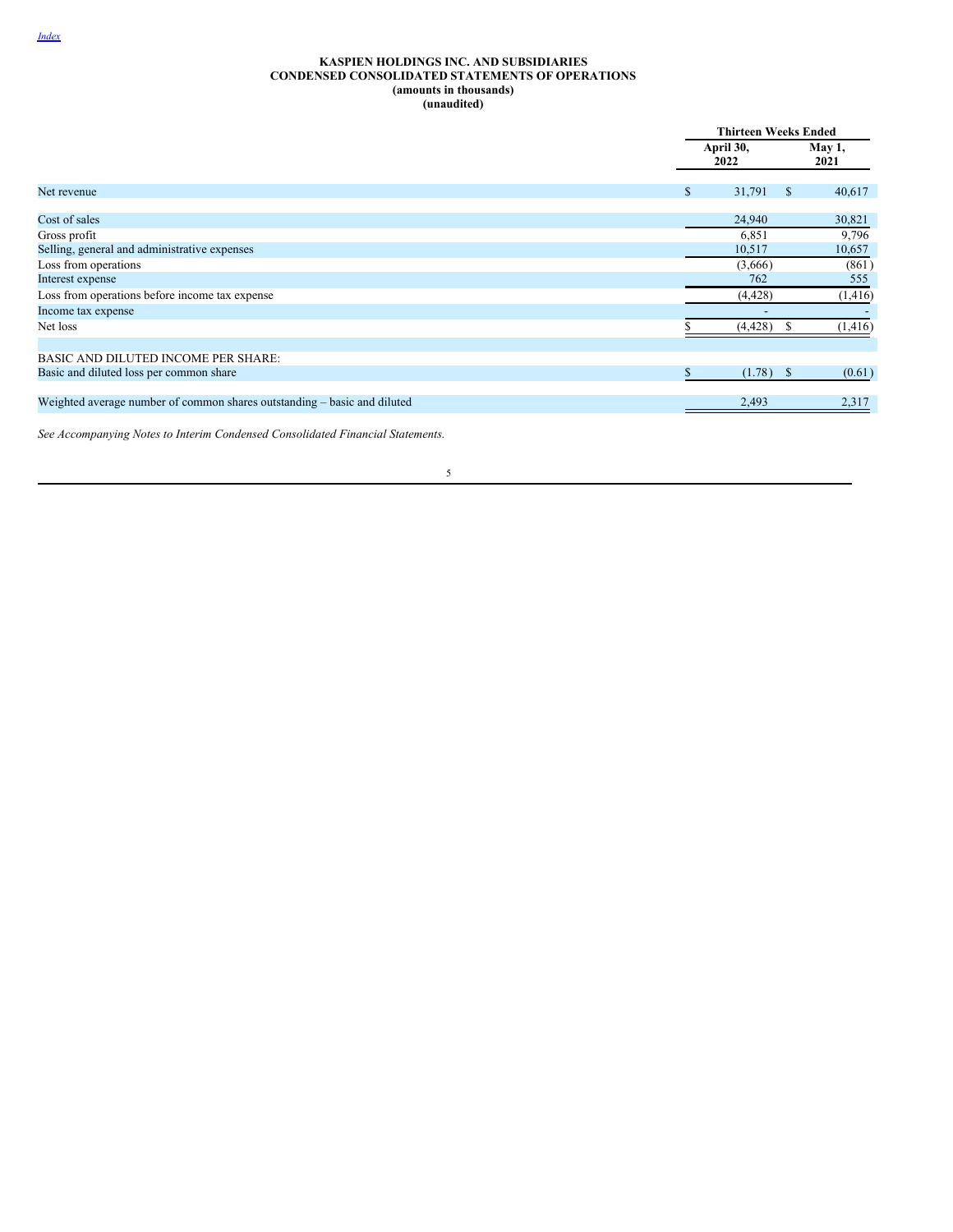## <span id="page-5-0"></span>**KASPIEN HOLDINGS INC. AND SUBSIDIARIES CONDENSED CONSOLIDATED STATEMENTS OF COMPREHENSIVE LOSS (amounts in thousands) (unaudited)**

|                              | <b>Thirteen Weeks Ended</b> |  |                |  |
|------------------------------|-----------------------------|--|----------------|--|
|                              | April 30,<br>2022           |  | May 1,<br>2021 |  |
| Net loss                     | (4, 428)                    |  | (1, 416)       |  |
| Amortization of pension gain |                             |  |                |  |
| Comprehensive loss           | (4, 428)                    |  | (1, 416)       |  |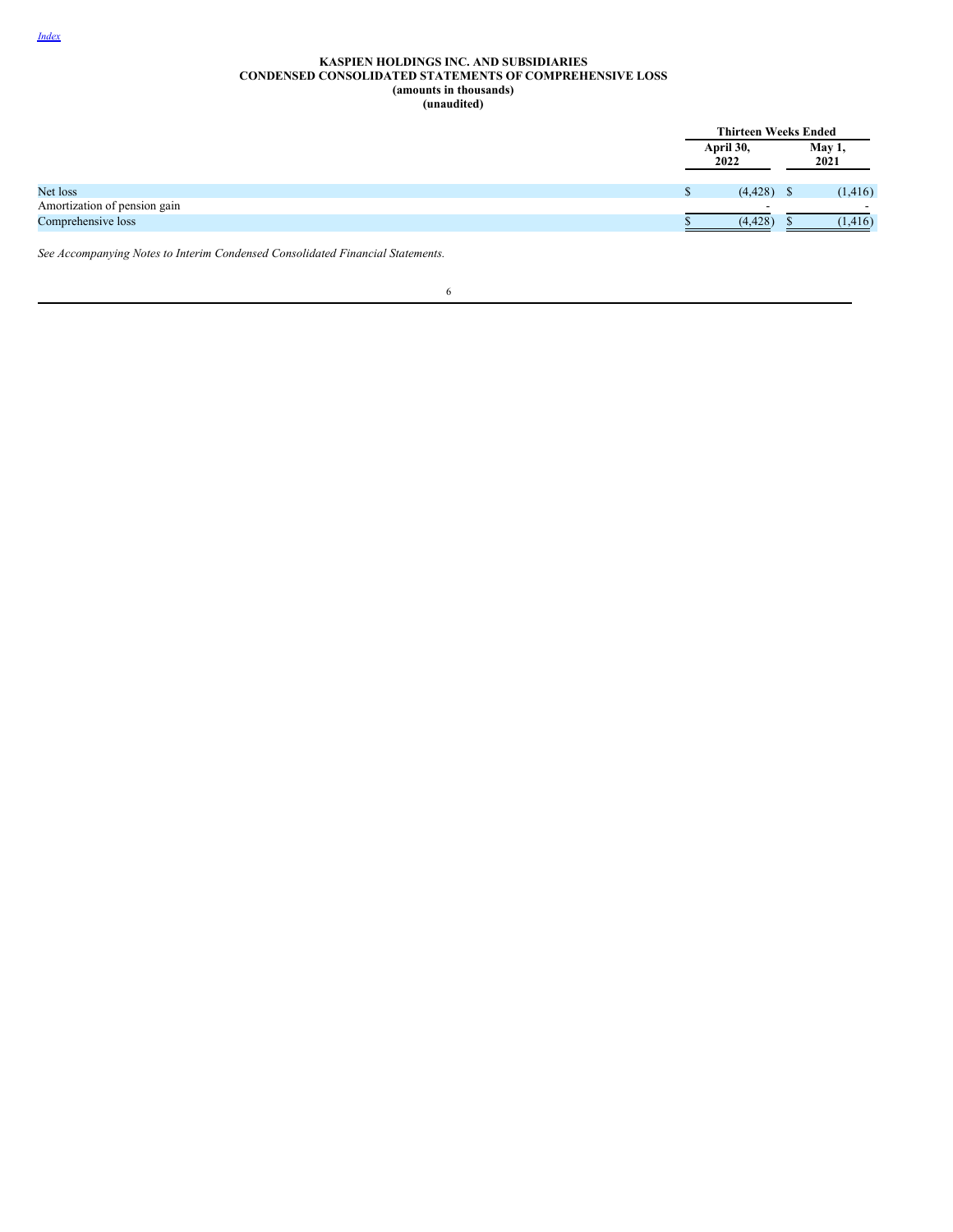## <span id="page-6-0"></span>**KASPIEN HOLDINGS INC. AND SUBSIDIARIES CONDENSED CONSOLIDATED STATEMENTS OF SHAREHOLDERS' EQUITY (dollars and shares in thousands)**

|                                | Thirteen Weeks Ended April 30, 2022 |          |       |        |  |            |  |                          |  |               |  |                          |  |               |
|--------------------------------|-------------------------------------|----------|-------|--------|--|------------|--|--------------------------|--|---------------|--|--------------------------|--|---------------|
|                                | Number of shares                    |          |       |        |  |            |  |                          |  |               |  |                          |  |               |
|                                | outstanding                         |          |       |        |  |            |  |                          |  | Accumulated   |  | Retained                 |  |               |
|                                |                                     |          |       |        |  | Additional |  | Treasury                 |  | Other         |  | Earnings                 |  |               |
|                                | Common                              | Treasurv |       | Common |  | Paid-in    |  | Stock                    |  | Comprehensive |  | (Accumulated             |  | Shareholders' |
|                                | <b>Shares</b>                       | Shares   | Stock |        |  | Capital    |  | At Cost                  |  | Loss          |  | Deficit)                 |  | Equity        |
| Balance as of January 29, 2022 | 3,903                               | (1,410)  |       | 39     |  | 359,220    |  | $(230, 170)$ \$          |  | (910)         |  | (120, 894)               |  | 7,285         |
| Net Loss                       |                                     |          |       |        |  | -          |  | $\overline{\phantom{a}}$ |  |               |  | (4, 428)                 |  | (4, 428)      |
| Issuance of warrants           |                                     |          |       |        |  | 1,518      |  | $\overline{\phantom{0}}$ |  |               |  | $\overline{\phantom{0}}$ |  | 1,518         |
| Balance as of April 30, 2022   | 3,903                               | (1,410)  |       | 39     |  | 360,738    |  | (230, 170)               |  | (910)         |  | (125, 322)               |  | 4,375         |

|                                                                           | Thirteen Weeks Ended May 1, 2021 |                                 |                    |                                  |                              |                                |                                      |                         |  |  |  |
|---------------------------------------------------------------------------|----------------------------------|---------------------------------|--------------------|----------------------------------|------------------------------|--------------------------------|--------------------------------------|-------------------------|--|--|--|
|                                                                           |                                  | Number of shares<br>outstanding |                    |                                  |                              | Accumulated                    | Retained                             |                         |  |  |  |
|                                                                           | Common<br><b>Shares</b>          | Treasury<br><b>Shares</b>       | Common<br>Stock    | Additional<br>Paid-in<br>Capital | Treasury<br>Stock<br>At Cost | Other<br>Comprehensive<br>Loss | Earnings<br>(Accumulated<br>Deficit) | Shareholders'<br>Equity |  |  |  |
| Balance as of January 30, 2021                                            | 3,337                            | (1,410)                         | 33<br><sup>S</sup> | 346,495                          | $(230, 169)$ \$              | (2,007)                        | $(112,863)$ \$                       | 1,489                   |  |  |  |
| Net Loss                                                                  | $\overline{\phantom{0}}$         | $\overline{\phantom{0}}$        |                    | $\overline{\phantom{0}}$         | $\overline{\phantom{a}}$     |                                | (1, 416)                             | (1, 416)                |  |  |  |
| <b>Exercise of warrants</b>                                               | 136                              | $\sim$                          |                    | $\overline{\phantom{a}}$         | (1)                          | $\overline{\phantom{0}}$       | $\overline{\phantom{a}}$             |                         |  |  |  |
| Sale of shares, net of expenses                                           | 416                              |                                 | 4                  | 12,227                           | $\overline{\phantom{a}}$     |                                | $\overline{\phantom{a}}$             | 12,231                  |  |  |  |
| Amortization of unearned<br>compensation/restricted stock<br>amortization |                                  |                                 |                    | 27                               | $\overline{\phantom{a}}$     |                                | $\overline{\phantom{0}}$             | 27                      |  |  |  |
| Balance as of May 1, 2021                                                 | 3,889                            | (1, 410)                        | 39                 | 358,749                          | (230.170)                    | (2,007)<br>-8                  | (114, 279)                           | 12,332<br>£.            |  |  |  |
|                                                                           |                                  |                                 |                    |                                  |                              |                                |                                      |                         |  |  |  |

*See Accompanying Notes to Interim Condensed Consolidated Financial Statements.*

7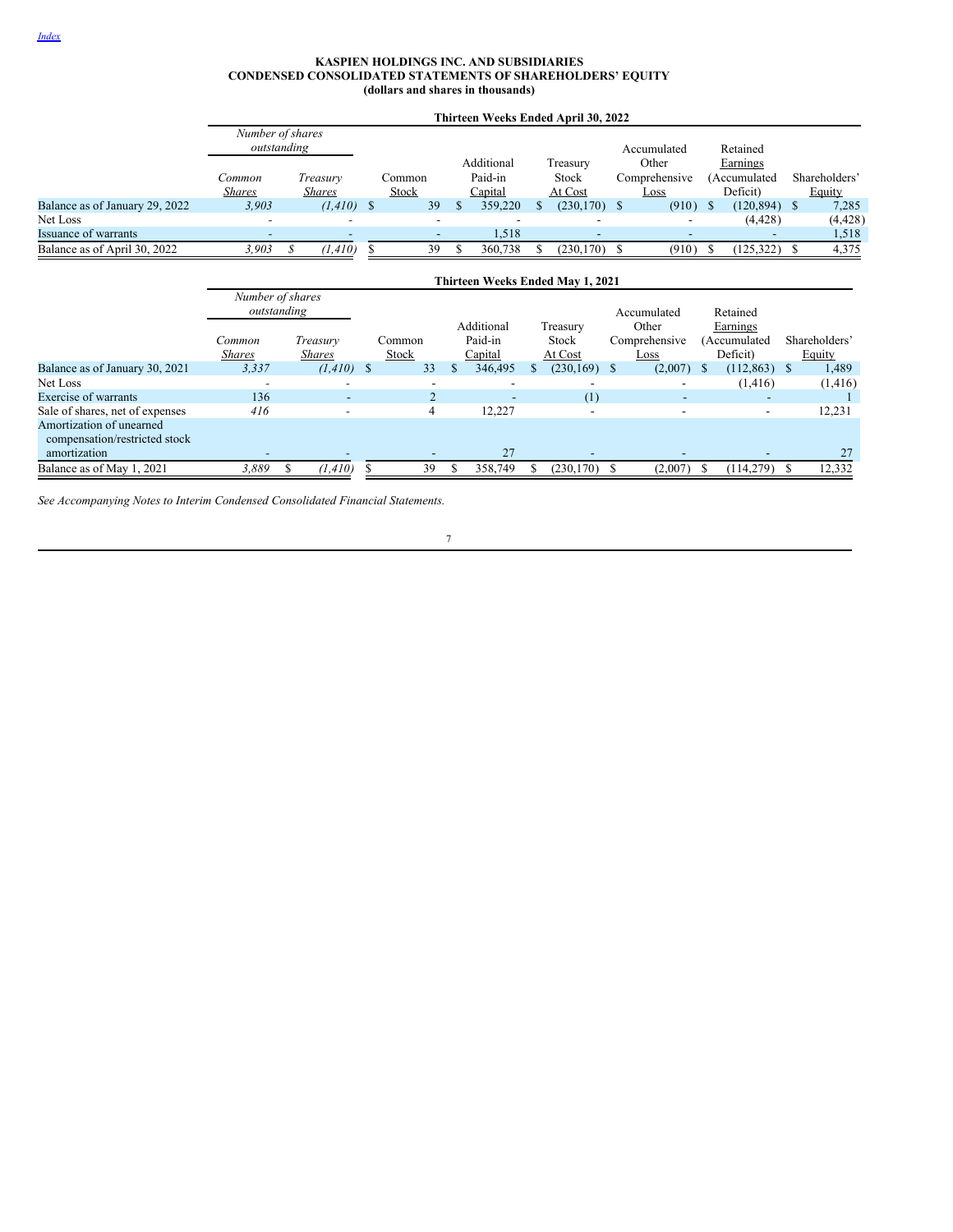## **KASPIEN HOLDINGS INC. AND SUBSIDIARIES CONDENSED CONSOLIDATED STATEMENTS OF CASH FLOWS (amounts in thousands) (unaudited)**

|                                                                             | <b>Thirteen Weeks Ended</b> |    |                   |  |
|-----------------------------------------------------------------------------|-----------------------------|----|-------------------|--|
|                                                                             | April 30,<br>2022           |    | May $1$ ,<br>2021 |  |
| <b>OPERATING ACTIVITIES:</b>                                                |                             |    |                   |  |
| Net income loss                                                             | (4, 428)<br>\$              | \$ | (1, 416)          |  |
| Adjustments to reconcile net loss to net cash used in operating activities: |                             |    |                   |  |
| Depreciation of fixed assets                                                | 293                         |    | 346               |  |
| Amortization of intangible assets                                           |                             |    | 257               |  |
| Stock-based compensation                                                    |                             |    | 27                |  |
| Interest on long-term debt                                                  | 106                         |    | 242               |  |
| Amortization of ROU asset                                                   | 154                         |    | 147               |  |
| Change in cash surrender value                                              | 354                         |    | (312)             |  |
| Changes in operating assets and liabilities that provide (use) cash:        |                             |    |                   |  |
| Accounts receivable                                                         | (392)                       |    | (396)             |  |
| Merchandise inventory                                                       | (2,977)                     |    | 1,949             |  |
| Prepaid expenses and other current assets                                   | 92                          |    | (28)              |  |
| Other long-term assets                                                      | 93                          |    | 113               |  |
| Accounts payable                                                            | 1,393                       |    | (3,211)           |  |
| Accrued expenses and other current liabilities                              | (140)                       |    | 147               |  |
| Other long-term liabilities                                                 | (368)                       |    | (378)             |  |
| Net cash used in operating activities                                       | (5,820)                     |    | (2,513)           |  |
| <b>INVESTING ACTIVITIES:</b>                                                |                             |    |                   |  |
| Purchases of fixed assets                                                   | (399)                       |    | (444)             |  |
| Net cash provided by (used in) investing activities                         | (399)                       |    | (444)             |  |
| <b>FINANCING ACTIVITIES:</b>                                                |                             |    |                   |  |
| Proceeds from short term borrowings                                         | 542                         |    |                   |  |
| Proceeds from long term borrowings                                          | 5.000                       |    |                   |  |
| Proceeds from stock offering                                                |                             |    | 12,231            |  |
| Exercise of warrants                                                        | $\sim$                      |    | $\mathbf{1}$      |  |
| Payment of short term borrowings                                            |                             |    | (6, 339)          |  |
| Net cash provided by financing activities                                   | 5,542                       |    | 5,893             |  |
| Net decrease in cash, cash equivalents, and restricted cash                 | (677)                       |    | 2,936             |  |
| Cash, cash equivalents, and restricted cash, beginning of period            | 4,823                       |    | 6,555             |  |
| Cash, cash equivalents, and restricted cash, end of period                  | \$<br>4,146                 | \$ | 9,491             |  |
| Supplemental disclosures and non-cash investing and financing activities:   |                             |    |                   |  |
| Interest paid                                                               | \$<br>202                   | \$ | 153               |  |
| Warrants issued with debt                                                   | $\mathbf S$<br>1,633        | S  |                   |  |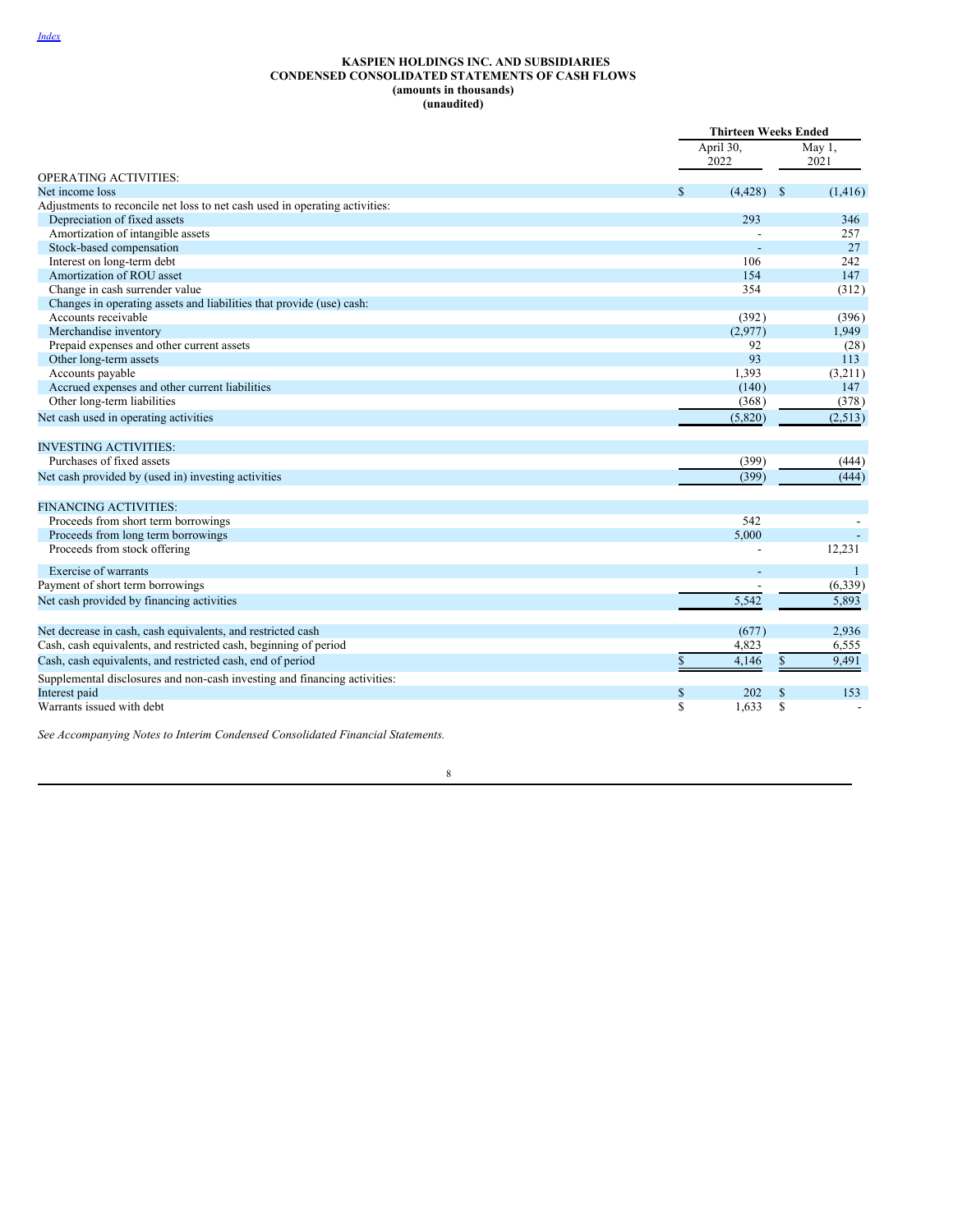## **KASPIEN HOLDINGS INC. AND SUBSIDIARIES NOTES TO INTERIM CONDENSED CONSOLIDATED FINANCIAL STATEMENTS (unaudited) April 30, 2022 and May 1, 2021**

## **Note 1. Nature of Operations**

Kaspien Holdings Inc., which, together with its consolidated subsidiaries, is referred to herein as "Kaspien", "the Company", "we", "us" and "our", was incorporated in New York in 1972. We own 100% of the outstanding common stock of Kaspien Inc, through which our principal operations are conducted. Kaspien provides a platform of software and services to empower brands to grow their online distribution channels on digital marketplaces such as Amazon, Walmart, Target, eBay, among others. The Company helps brands achieve their online retail goals through its innovative and proprietary technology, tailored strategies, and mutually beneficial partnerships.

Kaspien provides a platform of software and services to empower brands to grow their online distribution channels on digital marketplaces such as Amazon, Walmart and Target, among others. The Company helps brands achieve their online retail goals through its innovative and proprietary technology, tailored strategies and mutually beneficial partnerships.

We are guided by 5 core principles:

- We are partner obsessed. Our customers are our partners. Every decision is focused on building mutually beneficial relationships that deliver results.
- We are insights driven. We make data actionable. Our curiosity drives us to discover opportunities early and often.
- We create simplicity. We challenge the status quo. We take the complicated and simplify it.
- We take ownership. We make things happen. We hold ourselves accountable and have a bias for action.
- We empower each other. We welcome and learn from diverse experiences. Our empathy ignites innovation and empowers meaningful change.

#### *Liquidity and Cash Flows:*

The Company's primary sources of liquidity are its borrowing capacity under its Credit Facility, available cash and cash equivalents, and to a lesser extent, cash generated from operations. Our cash requirements relate primarily to working capital needed to operate Kaspien, including funding operating expenses, the purchase of inventory and capital expenditures. Our ability to achieve profitability and meet future liquidity needs and capital requirements will depend upon numerous factors, including the timing and amount of our revenue; the timing and amount of our operating expenses; the timing and costs of working capital needs; successful implementation of our strategy and planned activities; and our ability to overcome the impact of the COVID-19 pandemic.

The Company incurred a net loss of \$4.4 million and \$1.4 million for the thirteen weeks ended April 30, 2022 and May 1, 2021, respectively. The increase in the net loss was primarily attributable to a decrease in sales and gross margin. In addition, the Company has an accumulated deficit of \$125.3 million as of April 30, 2022 and net cash used in operating activities for the thirteen weeks ended April 30, 2022 was \$5.8 million. Net cash used in operating activities for the thirteen weeks ended May 1, 2021 was \$2.5 million.

As disclosed in the Company's Annual Report on Form 10-K filed April 29, 2022, the Company experienced negative cash flows from operations during fiscal 2021 and 2020 and we expect to incur net losses in fiscal 2022.

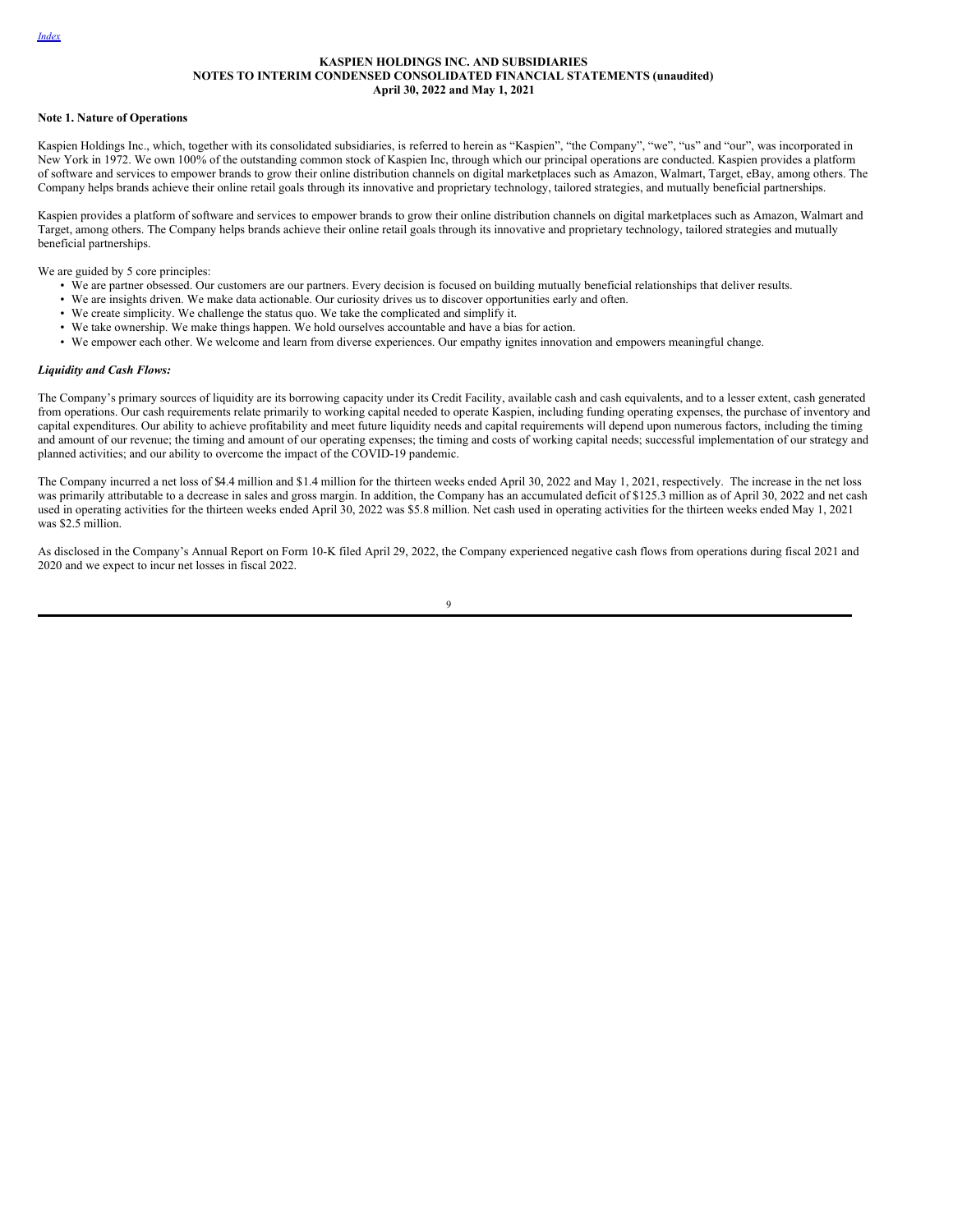#### *[Index](#page-0-0)*

Our ability to achieve profitability and meet future liquidity needs and capital requirements will depend upon numerous factors, including the timing and amount of our revenue; the timing and amount of our operating expenses; the timing and costs of working capital needs; successful implementation of our strategy and planned activities; and our ability to overcome the impact of the COVID-19 pandemic. There can be no assurance that we will be successful in further implementing our business strategy or that the strategy, including the completed initiatives, will be successful in sustaining acceptable levels of sales growth and profitability. The condensed consolidated financial statements do not include any adjustments that might result from the outcome of these uncertainties.

The unaudited condensed consolidated financial statements for the thirteen weeks ended April 30, 2022 were prepared pursuant to the rules and regulations of the Securities and Exchange Commission. The information furnished in these unaudited condensed consolidated financial statements reflects all normal, recurring adjustments which, in the opinion of management, are necessary for the fair presentation of such financial statements. The preparation of financial statements in conformity with accounting principles generally accepted in the United States of America requires management to make estimates and assumptions that affect the reported amounts of assets and liabilities and disclosure of contingent assets and liabilities at the date of the financial statements, and the reported amounts of revenues and expenses during the reporting period. Actual results could differ from those estimates. The ability of the Company to meet its liabilities and to continue as a going concern is dependent on improved profitability, the strategic initiatives for Kaspien and the availability of future funding. Based on recurring losses from operations, negative cash flows from operations, the expectation of continuing operating losses for the foreseeable future, and uncertainty with respect to any available future funding, the Company has concluded that there is substantial doubt about the Company's ability to continue as a going concern. The financial statements do not include any adjustments that might result from the outcome of this uncertainty.

As of April 30, 2022, we had cash and cash equivalents of \$0.8 million, net working capital of \$16.5 million, and \$10.5 in borrowings on our revolving credit facility, as further discussed below.

As of January 29, 2022, the Company had borrowings of \$10.0 million under the Credit Facility. As of April 30, 2022 and May 1, 2021, the Company hadno outstanding letters of credit. The Company had \$3.6 million and \$10.9 million available for borrowing under the Credit Facility as of April 30, 2022 and May 1, 2021, respectively.

On March 18, 2021, the Company closed an underwritten offering of 416,600 shares of common stock of the Company, at a price to the public of \$32.50 per share. The gross proceeds of the offering were approximately \$13.5 million, prior to deducting underwriting discounts and commissions and estimated offering expenses. The Company used the net proceeds from the offering for general corporate purposes, including working capital to implement its strategic plans, investments in technology to enhance its scalable platform and its core retail business.

#### **Credit Facility**

On February 20, 2020, Kaspien Inc. entered into a Loan and Security Agreement (as subsequently amended, the "Loan Agreement") with Eclipse Business Capital LLC  $(f/k/a)$  Encina Business Credit, LLC) ("Eclipse"), as administrative agent, under which the lenders party thereto committed to provide up to \$25 million in loans under a four-year, secured revolving credit facility (the "Credit Facility"). Concurrent with the FYE Transaction, the Company borrowed \$3.3 million under the Credit Facility in order to satisfy the remaining obligations of the Company under the previous credit facility.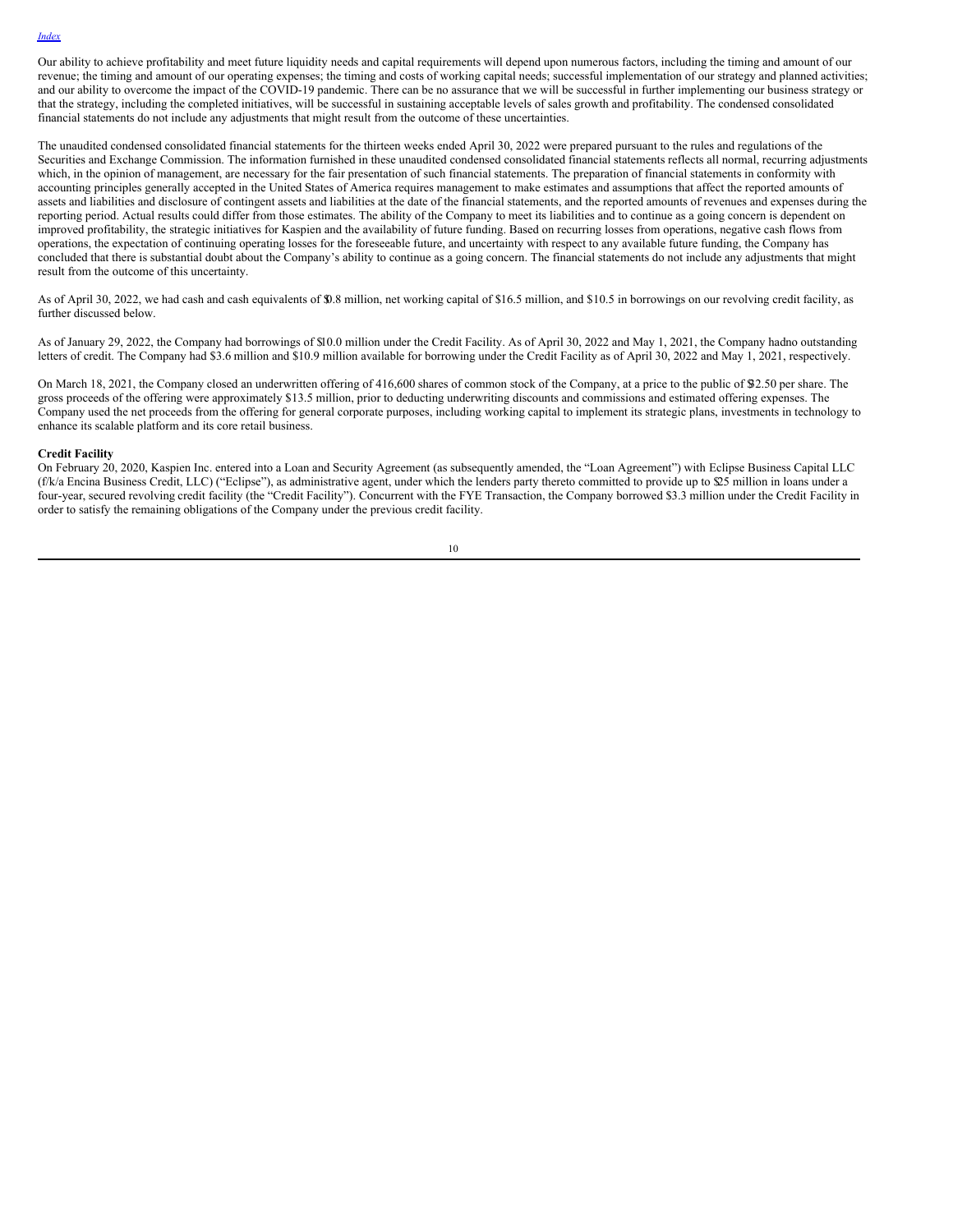On March 30, 2020, the Company and Kaspien Inc. (the "Loan Parties") entered into Amendment No. 1 to the Loan Agreement (the "Amendment"). Pursuant to the Amendment, among other things, (i) the Company was added as "Parent" under the Amended Loan Agreement, (ii) the Company granted a first priority security interest in substantially all of the assets of the Company, including inventory, accounts receivable, cash and cash equivalents and certain other collateral, and (iii) the Loan Agreement was amended to (a) permit the incurrence of certain subordinated indebtedness under the Subordinated Loan Agreement (as defined below) and (b) limit the Company's ability to incur additional indebtedness, create liens, make investments, make restricted payments or specified payments and merge or acquire assets.

On April 7, 2021, the Loan Parties entered into Amendment No. 2 to the Loan Agreement (the "Second Amendment". Pursuant to the Second Amendment, the In-Transit Inventory Sublimit (as defined in the Loan Agreement) was increased from \$2,000,000 to \$2,500,000.

On September 17, 2021, the Loan Parties entered into Amendment No. 3 to the Loan Agreement (the "Third Amendment"). Pursuant to the Third Amendment, among other things, (i) the maturity of the credit facility has been extended to February 20, 2024, and the early termination fees have been accordingly reset; (ii) the LIBOR floor has been reduced to 1.00%; (iii) up to \$4,000,000 of acquisitions are now allowed without Eclipse's consent, subject to satisfaction of various conditions, including the Company having a trailing twelve month fixed charge coverage ratio of 1.20x and Excess Availability greater than the greater of  $(x)$ 20% of the average Borrowing Base for each 30 day period immediately prior to, and pro forma for, the purchase and (y) \$1,500,000.

On March 2, 2022, the Loan Parties entered into Amendment No. 4 to the Loan Agreement (the "Fourth Amendment"). Pursuant to the Fourth Amendment, among other things, the Credit Facility was amended to permit the incurrence of the Additional Subordinated Loan (as defined below) under the Subordinated Loan Agreement (as defined below).

As of April 30, 2022, the Company had borrowings of \$10.5 under the Credit Facility. The Company had no borrowing as of May 1, 2021.

#### **Subordinated Debt Agreement**

On March 30, 2020, the Loan Parties entered into a Subordinated Loan and Security Agreement (the "Subordinated Loan Agreement") with the lenders party thereto from time to time (the "Lenders") and TWEC Loan Collateral Agent, LLC (the "Collateral Agent"), as collateral agent for the Lenders, pursuant to which the Lenders made a \$5.2 million secured term loan (the "Subordinated Loan") to Kaspien with a scheduled maturity date of May 22, 2023. As of April 30, 2022, unamortized debt issuance costs of \$0.1 million are included in "Long Term Debt" on the unaudited condensed consolidated balance sheet.

Directors Jonathan Marcus, Thomas Simpson, and Michael Reickert are the chief executive officer of Alimco Re Ltd. ("Alimco"), the managing member of Kick-Start III, LLC and Kick-Start IV, LLC ("Kick-Start"), and a trustee of the Robert J. Higgins TWMC Trust (the "Trust"), an affiliate of RJHDC, LLC ("RJHDC" and together with Alimco and Kick-Start, "Related Party Entities"), respectively. The Related Party Entities are parties to the Subordinated Loan Agreement.

#### *Amendment No. 2 to Subordinated Loan and Security Agreement*

On March 2, 2022, the Loan Parties entered into that certain Amendment No. 2 to Subordinated Loan and Security Agreement ("Amendment No. 2") with the "Lenders and the Collateral Agent. Pursuant to Amendment No. 2, among other things, Alimco Re Ltd. (the "Tranche B Lender") made an additional \$5,000,000 secured term loan (the "Additional Subordinated Loan") with a scheduled maturity date of March 31, 2024, which is the same maturity date as the existing loans under the Subordinated Loan Agreement.

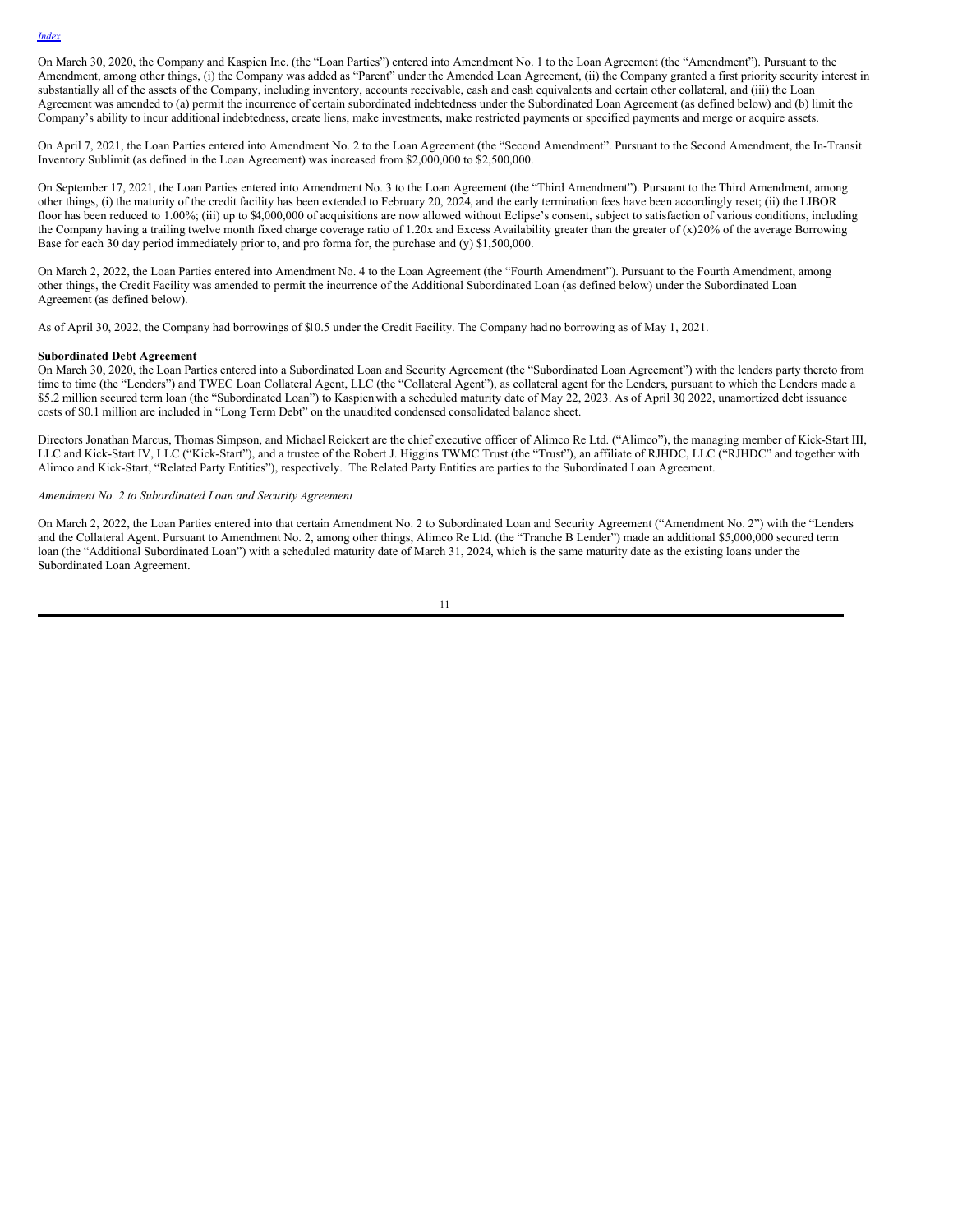Interest on the Additional Subordinated Loan accrues, subject to certain terms and conditions under the Subordinated Loan Agreement, at the rate of fifteen percent (15.0%) per annum, compounded on the last day of each calendar quarter by becoming a part of the principal amount of the Additional Subordinated Loan.

The Additional Subordinated Loan is also secured by a second priority security interest in substantially all of the assets of the Loan Parties, including inventory, accounts receivable, cash and cash equivalents and certain other collateral of the borrowers and guarantors under the Subordinated Loan Agreement. The Company will provide a limited guarantee of Kaspien's obligations under the Additional Subordinated Loan.

Among other things, the Subordinated Loan Agreement limits the Loan Parties' ability to incur additional indebtedness, create liens, make investments, make restricted payments or specified payments and merge or acquire assets.

The Subordinated Loan Agreement contains customary events of default, including, but not limited to, payment defaults, breaches of representations and warranties, covenant defaults, cross-defaults to other obligations, customary ERISA defaults, certain events of bankruptcy and insolvency, judgment defaults, the invalidity of liens on collateral, change in control, cessation of business or the liquidation of material assets of the borrowers and guarantors thereunder taken as a whole and the occurrence of an uninsured loss to a material portion of collateral.

The Loan Parties paid certain customary fees and expenses in connection with the Additional Subordinated Loan and Amendment No. 2.

## **Paycheck Protection Program**

On April 17, 2020, Kaspien received loan proceeds of \$2.0 million (the "PPP Loan") pursuant to the Paycheck Protection Program ("PPP") under the Coronavirus Aid, Relief, and Economic Security Act ("CARES Act"). On June 14, 2022, the Small Business Administration ("SBA") approved the Company's application for forgiveness of the PPP Loan. The amount of the forgiveness was \$1.9 million in principal and interest, which was the amount requested in the forgiveness application and was less than the original principal balance due of \$2.0 million. Following the grant of forgiveness, an outstanding balance of \$76,452 was paid during fiscal 2021.

In addition to the aforementioned current sources of existing working capital, the Company may explore certain other strategic alternatives that may become available to the Company, as well continuing our efforts to generate additional sales and increase margins. However, at this time the Company has no commitments to obtain any additional funds, and there can be no assurance such funds will be available on acceptable terms or at all, should we require such additional funds. If the Company is unable to improve its operations, it may be required to obtain additional funding, and the Company's financial condition and results of operations may be materially adversely affected.

Furthermore, broad market and industry factors may seriously harm the market price of our common stock, regardless of our operating performance, and may adversely impact our ability to raise additional funds, should we require such additional funds.

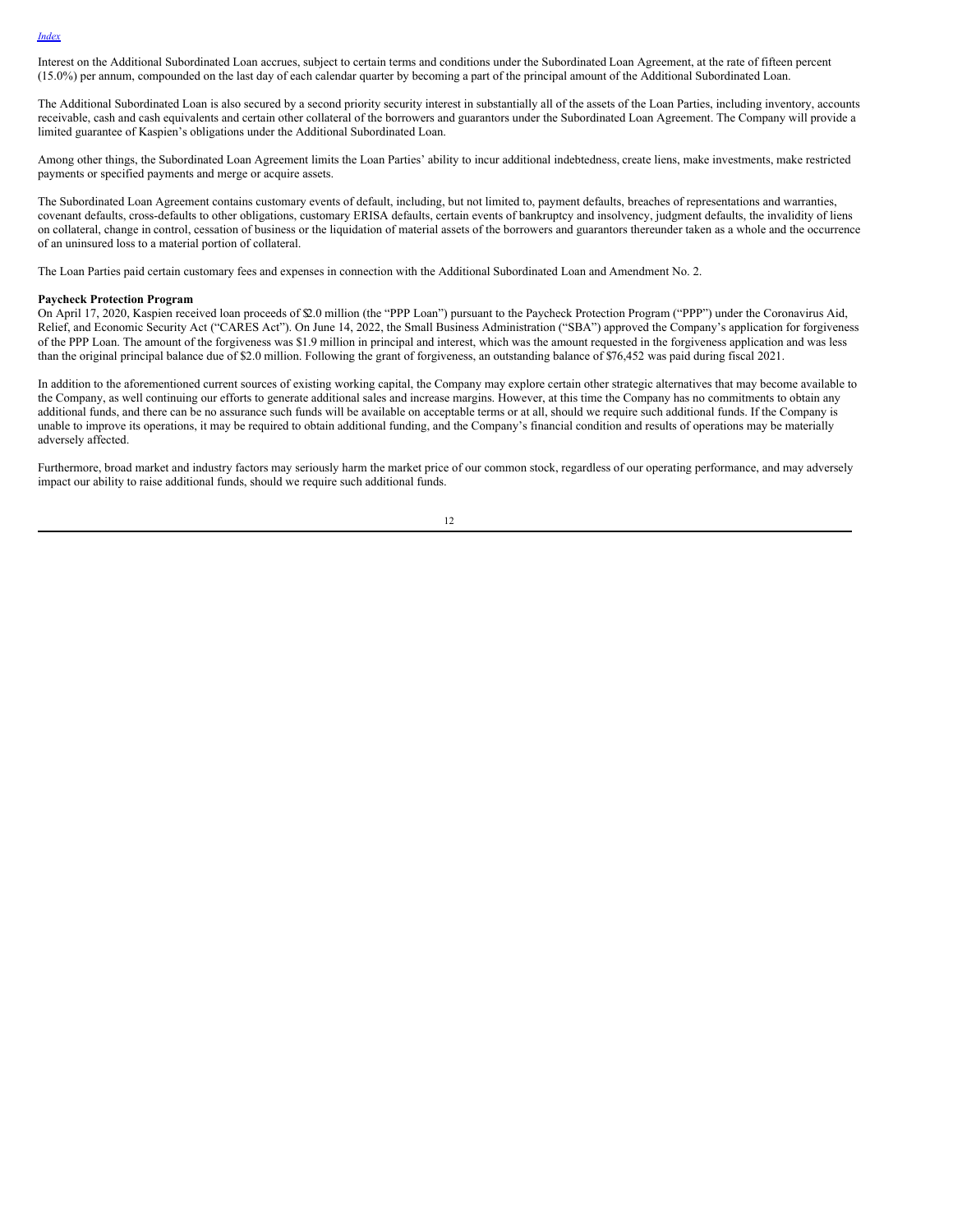## **Impact of COVID-19**

To date, as a direct result of COVID-19, most of our employees are working remotely. The full extent to which the COVID-19 pandemic will directly or indirectly impact our business, results of operations and financial condition, including expenses, reserves and allowances, and employee-related amounts, will depend on future developments that are highly uncertain, including as a result of new information that may emerge concerning COVID-19, including the actions taken to contain or treat it, as well as the economic impact on local, regional, national and international customers and markets, which are highly uncertain and cannot be predicted at this time. Management is actively monitoring this situation and the possible effects on its financial condition, liquidity, operations, industry, and workforce. Given the daily evolution of the COVID-19 outbreak and the response to curb its spread, currently we are not able to estimate the effects of the COVID-19 outbreak to our results of operations, financial condition, or liquidity.

In response to the rapidly evolving COVID-19 pandemic, we activated our business continuity program, led by our Executive Team in conjunction with Human Resources, to help us manage the situation. In mid-March of 2020, we transitioned our corporate office staff to work 100% remotely. While our business is not dependent on physical office locations nor travel, having a 100% remote workforce does present increased operational risk. Our leadership team believes we have the necessary controls in place to mitigate these impacts and allow the team to continue to operate effectively remotely as long as required by State guidelines.

While e-commerce has largely benefited from the closure of brick-and-mortar locations as consumer spending has been pushed online to marketplaces such as Amazon and Walmart, neither the industry nor our organization has been immune to the impact to our supply chains. During the second quarter of 2021, the Company noticed changes in consumer buying habits that may have reduced demand for its products due to re-openings of physical retail outlets and lifting of many restrictions by governmental authorities.

During the third quarter of 2021, the Company experienced increased inventory stock outs due to freight demands, lack of shipping containers and general international freight congestion due to the continued increased demand for goods being sold on ecommerce marketplaces. The COVID-19 pandemic continues to bring uncertainty to consumer demand as price increases related to raw materials, the importing of goods, including tariffs, and the cost of delivering goods to consumers has led to inflation across the United States.

It is not possible to determine the duration and scope of the pandemic, the scale and rate of economic recovery from the pandemic, any ongoing effects on consumer demand and spending patterns, or other impacts of the pandemic, and whether these or other currently unanticipated consequences of the pandemic are reasonably likely to materially affect our results of operations. The Company is actively monitoring the situation and potential impacts on its financial condition, liquidity, operations and workforce but the full extent of the impact is still highly uncertain.

#### **Note 2. Basis of Presentation**

The accompanying interim condensed consolidated financial statements consist of Kaspien Holdings Inc., its wholly owned subsidiaries, Kaspien NY, LLC (f/k/a Trans World NY Sub, Inc. (f/k/a Record Town, Inc.)) and its subsidiaries, and Kaspien, Inc. All intercompany accounts and transactions have been eliminated.

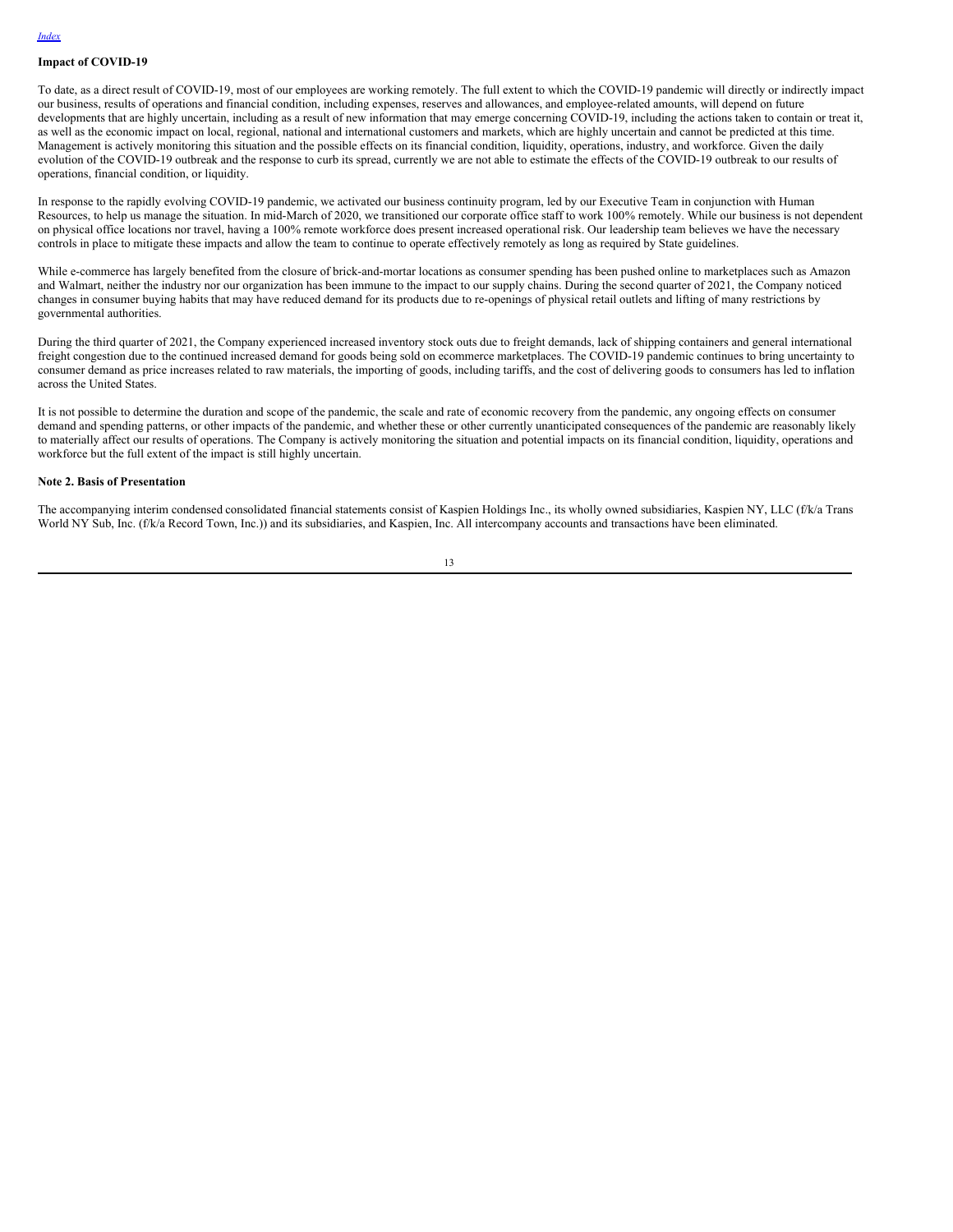#### The interim condensed consolidated financial statements have been prepared pursuant to the rules and regulations of the Securities and Exchange Commission. The information furnished in these unaudited interim condensed consolidated financial statements reflects all normal, recurring adjustments which, in the opinion of management, are necessary for the fair presentation of such financial statements. The preparation of financial statements in conformity with accounting principles generally accepted in the United States of America ("U.S. GAAP") requires management to make estimates and assumptions that affect the reported amounts of assets and liabilities and disclosure of contingent assets and liabilities at the date of the financial statements, and the reported amounts of net revenue and expenses during the reporting period. Actual results could differ from those estimates. Certain information and footnote disclosures normally included in the financial statements prepared in accordance with accounting principles generally accepted in the United States of America have been condensed or omitted pursuant to rules and regulations applicable to interim financial statements.

The accompanying unaudited interim condensed consolidated financial statements should be read in conjunction with the consolidated financial statements and notes thereto and Management's Discussion and Analysis of Financial Condition and Results of Operations as of and for the year ended January 29, 2022 contained in the Company's Annual Report on Form 10-K filed April 29, 2022. The results of operations for the thirteen weeks ended April 30, 2022 are not necessarily indicative of the results to be expected for the entire fiscal year ending January 28, 2023.

The Company's significant accounting policies are the same as those described in Note 1 to the Company's Consolidated Financial Statements on Form 10-K for the fiscal year ended January 29, 2022.

## **Note 3. Recently Adopted Accounting Pronouncements**

In June 2016, the FASB issued ASU No. 2016-13, "Financial Instruments – Credit Losses (Topic 326): Measurement of Credit Losses on Financial Instruments," which introduced an expected credit loss model for the impairment of financial assets measured at amortized cost. The model replaces the probable, incurred loss model for those assets and instead, broadens the information an entity must consider in developing its expected credit loss estimate for assets measured at amortized cost. This standard will be effective for smaller reporting companies for fiscal years beginning after December 15, 2022, however early adoption is permitted. We are currently evaluating the impact of this new standard on the consolidated financial statements.

In March 2020, the FASB issued ASU No. 2020-04, "Reference Rate Reform (Topic 848): facilitation of the Effects of Reference Rate Reform on Financial Reporting" ("ASU 2020-04"). ASU 2020-04 provides optional expedients and exceptions for applying U.S. GAAP to contract modifications and hedging relationships that reference LIBOR or another reference rate expected to be discontinued because of reference rate reform. ASU 2020-04 provides, among other things, guidance that modifications of contracts within the scope of Topic 470, Debt, should be accounted for by prospectively adjusting the effective interest rate; modifications of contracts within the scope of Topic 840, Leases, should be accounted for as a continuation of the existing contract; and, changes in the critical terms of hedging relationships, caused by reference rate reform, should not result in the de-designation of the instrument, provided certain criteria are met. The Company's exposure to LIBOR rates includes its credit facility. The amendments are effective as of March 12, 2020 through December 31, 2022. Adoption is permitted at any time. The Company is currently evaluating the impact this update will have on its Condensed Consolidated Financial Statements.

Recent accounting pronouncements pending adoption not discussed above are either not applicable or are not expected to have a material impact on our consolidated financial condition, results of operations, or cash flows.

## **Note 4. Intangible Assets**

The determination of the fair value of intangible assets acquired in a business acquisition, including the Company's acquisition of Kaspien in 2016, is subject to many estimates and assumptions. Our identifiable intangible assets that resulted from our acquisition of Kaspien consist of technology and tradenames. As of October 30, 2022, the intangible assets were fully amortized. Amortization expense of intangible assets for the thirteen weeks ended April 30, 2022 and May 1, 2021 consisted of the following: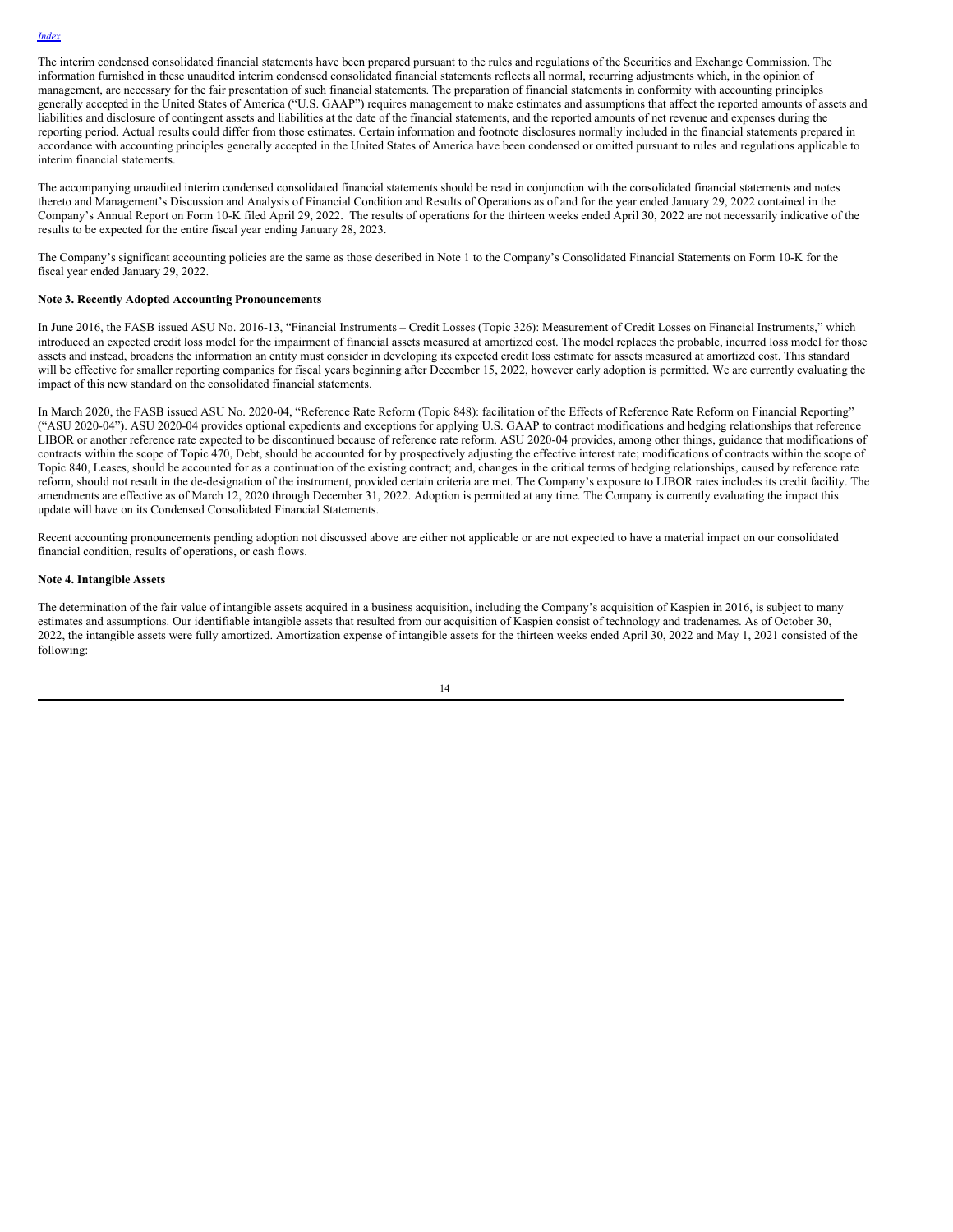|                              | <b>Thirteen Weeks Ended</b> |                |
|------------------------------|-----------------------------|----------------|
| (amounts in thousands)       | April 30,<br>2022           | May 1,<br>2021 |
| Amortized intangible assets: |                             |                |
| Technology                   | $\sim$                      | 97             |
| Trade names and trademarks   | $\overline{\phantom{0}}$    | 160            |
| Total amortization expense   | $\overline{\phantom{0}}$    | 257            |

## **Note 5. Depreciation and Amortization**

Depreciation and amortization included in selling, general and administrative expenses of the interim condensed consolidated statements of operations for the thirteen weeks ended April 30, 2022 and May 1, 2021 was \$0.3 million and \$0.6 million, respectively.

#### **Note 6. Restricted Cash**

As a result of the death of its former Chairman, the Company holds \$3.3 million in a rabbi trust, of which \$1.2 million is classified as restricted cash in current assets and \$2.2 million is classified as restricted cash in other assets on the accompanying interim condensed consolidated balance sheet as of April 30, 2022.

A summary of cash, cash equivalents and restricted cash is as follows (amounts in thousands):

|                                                  | April 30,<br>2022 | January 29,<br>2022 | May 1,<br>2021 |
|--------------------------------------------------|-------------------|---------------------|----------------|
| Cash and cash equivalents                        | 828               | 1.218               | 5.030          |
| Restricted cash                                  | 3.318             | 3.605               | 4.461          |
| Total cash, cash equivalents and restricted cash | 4.146             | 4.823               | 9.491          |

## **Note 7. Debt**

#### **Credit Facility**

On February 20, 2020, Kaspien Inc. entered into a Loan and Security Agreement (as subsequently amended, the "Loan Agreement") with Eclipse Business Capital LLC (f/k/a Encina Business Credit, LLC) ("Eclipse"), as administrative agent, under which the lenders party thereto committed to provide up to \$25 million in loans under a four-year, secured revolving credit facility (the "Credit Facility").

The commitments by the lenders under the Credit Facility are subject to borrowing base and availability restrictions. Up to \$5.0 million of the Credit Facility may be used for the making of swing line loans.

Interest under the Credit Facility accrues, subject to certain terms and conditions under the Loan Agreement, at a LIBOR Rate or Base Rate, plus, in each case, an Applicable Margin, which is determined by reference to the level of Availability as defined in the Loan Agreement, with the Applicable Margin for LIBOR Rate loans ranging from 4.00% to 4.50% and the Applicable Margin for Base Rate loans ranging from3.00% to 3.50%.

The Credit Facility is secured by a first priority security interest in substantially all of the assets of Kaspien, including inventory, accounts receivable, cash and cash equivalents and certain other collateral of the borrowers and guarantors under the Credit Facility (collectively, the "Credit Facility Parties") and by a first priority pledge by the Company of its equity interests in Kaspien. The Company will provide a limited guarantee of Kaspien's obligations under the Credit Facility.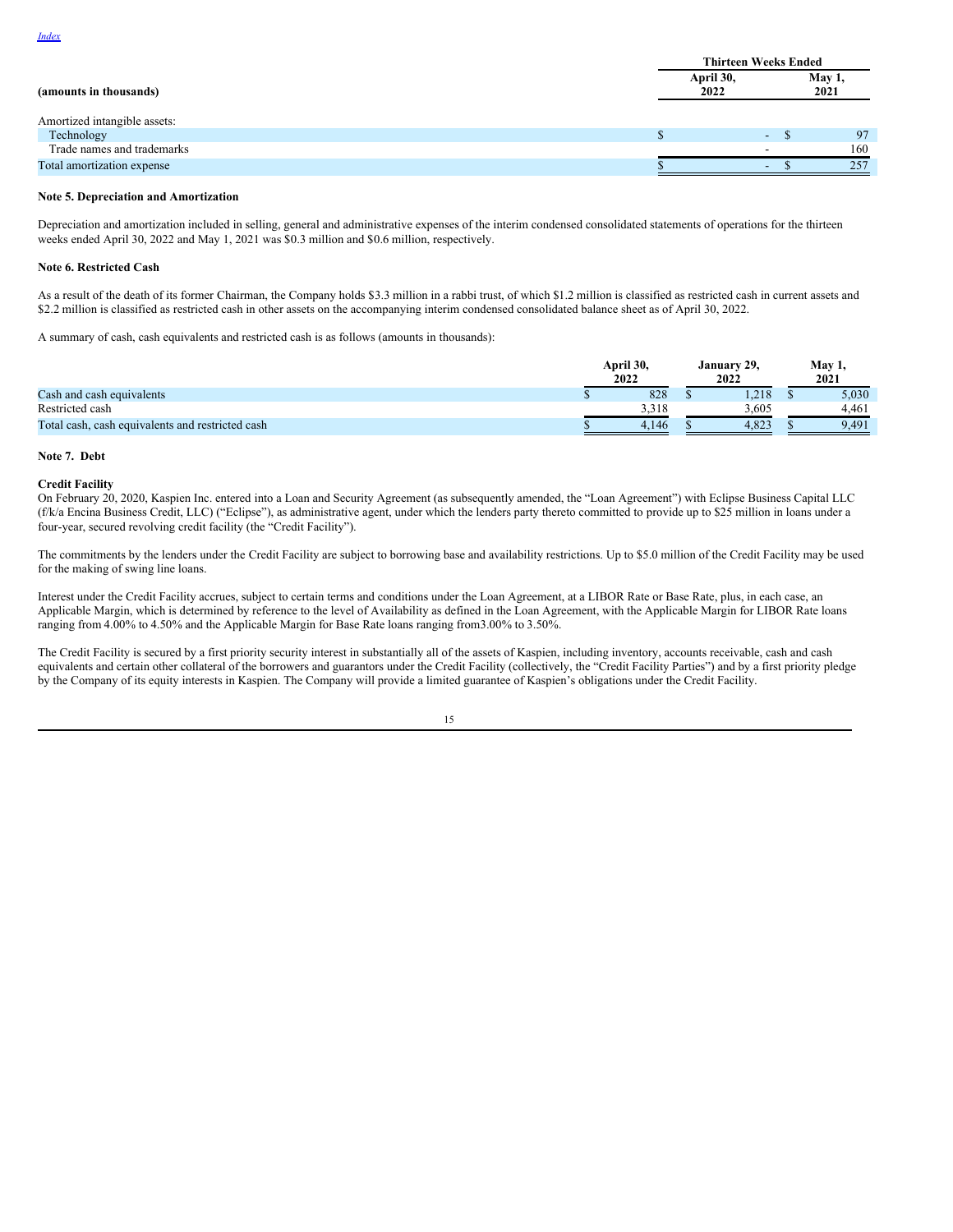Among other things, the Loan Agreement limits Kaspien's ability to incur additional indebtedness, create liens, make investments, make restricted payments or specified payments and merge or acquire assets. The Loan Agreement also requires Kaspien to comply with a financial maintenance covenant.

The Loan Agreement contains customary events of default, including, but not limited to, payment defaults, breaches of representations and warranties, covenant defaults, cross-defaults to other obligations, customary ERISA defaults, certain events of bankruptcy and insolvency, judgment defaults, the invalidity of liens on collateral, change in control, cessation of business or the liquidation of material assets of the Credit Facility Parties taken as a whole, the occurrence of an uninsured loss to a material portion of collateral and failure of the obligations under the Credit Facility to constitute senior indebtedness under any applicable subordination or intercreditor agreements.

On March 30, 2020, the Company and Kaspien (the "Loan Parties") entered into Amendment No. 1 to the Loan Agreement (the "Amendment"). Pursuant to the Amendment, among other things, (i) the Company was added as "Parent" under the Amended Loan Agreement, (ii) the Company granted a first priority security interest in substantially all of the assets of the Company, including inventory, accounts receivable, cash and cash equivalents and certain other collateral, and (iii) the Loan Agreement was amended to (a) permit the incurrence of certain subordinated indebtedness under the Subordinated Loan Agreement (as defined below) and (b) limit the Company's ability to incur additional indebtedness, create liens, make investments, make restricted payments or specified payments and merge or acquire assets.

On April 7, 2021, Loan Parties entered into Amendment No. 2 to the Loan Agreement (the "Second Amendment". Pursuant to the Second Amendment, the In-Transit Inventory Sublimit (as defined in the Loan Agreement) was increased from \$2,000,000 to \$2,500,000.

On September 17, 2021, the Loan Parties entered into Amendment No. 3 to the Loan Agreement (the "Third Amendment"). Pursuant to the Third Amendment, among other things, (i) the maturity of the credit facility has been extended to February 20, 2024, and the early termination fees have been accordingly reset; (ii) the LIBOR floor has been reduced to 1.00%; (iii) up to \$4,000,000 of acquisitions are now allowed without Eclipse's consent, subject to satisfaction of various conditions, including the Company having a trailing twelve month fixed charge coverage ratio of 1.20x and Excess Availability greater than the greater of (x)20% of the average Borrowing Base for each 30 day period immediately prior to, and pro forma for, the purchase and (y) \$1,500,000.

On March 2, 2022, the Loan Parties entered into Amendment No. 4 to the Loan Agreement ("Fourth Amendment"). Pursuant to the Fourth Amendment, among other things, the Credit Facility was amended to permit the incurrence of the Additional Subordinated Loan (as defined below) under the Subordinated Loan Agreement (as defined below).

As of April 30, 2022, the Company had borrowings of \$10.5 under the Credit Facility. The Company had no borrowing as of May 1, 2021. As of April 30, 2022, unamortized debt issuance costs of \$0.1 million related to the Credit Facility are included in Other assets on the unaudited condensed consolidated balance sheet.

The Company records short term borrowings at cost, in which the carrying value approximates fair value due to its short-term maturity.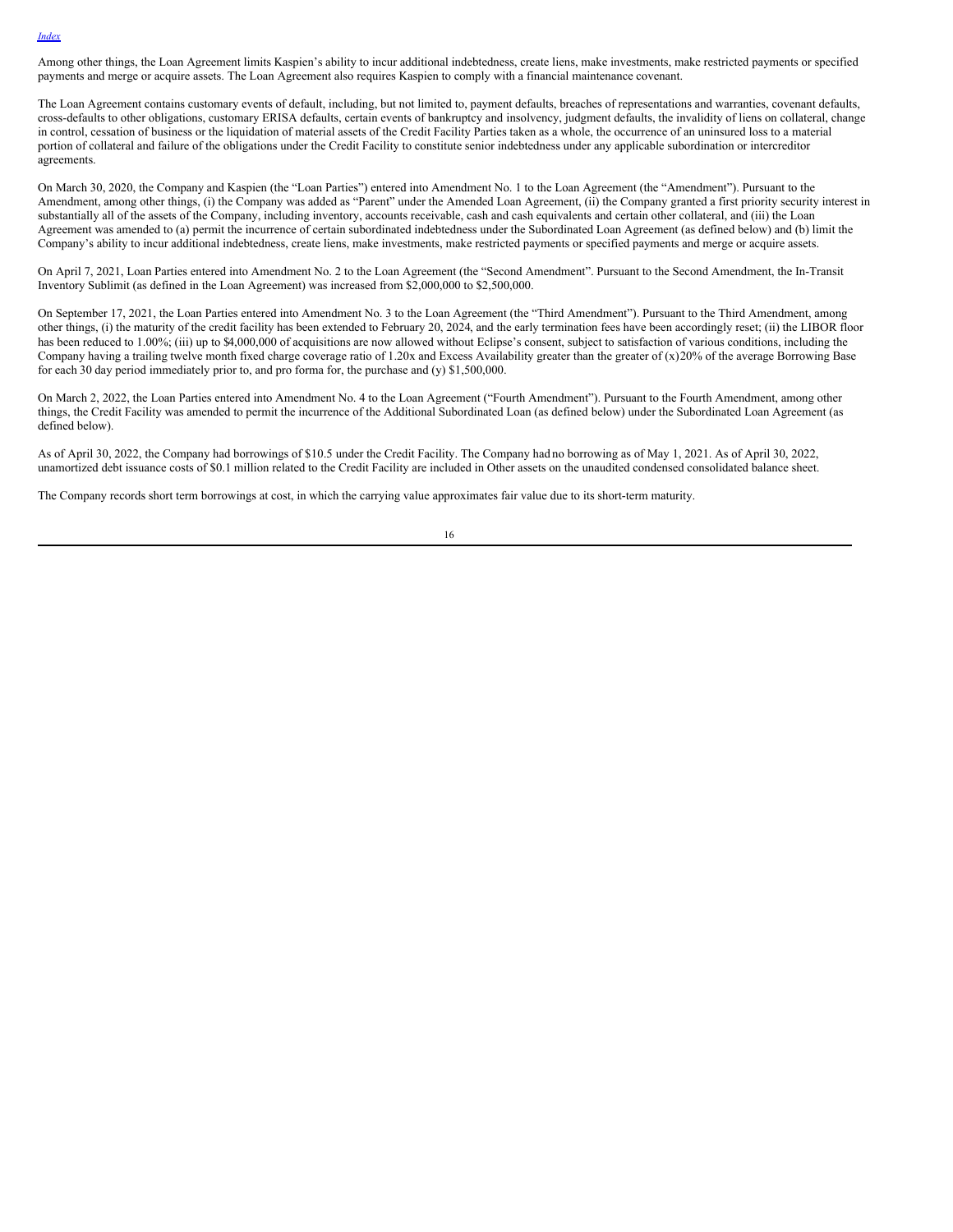## *[Index](#page-0-0)*

## **Subordinated Loan Agreement**

On March 30, 2020, the Loan Parties entered into a Subordinated Loan and Security Agreement (the "Subordinated Loan Agreement") with the lenders party thereto from time to time (the "Lenders") and TWEC Loan Collateral Agent, LLC (the "Collateral Agent"), as collateral agent for the Lenders, pursuant to which the Lenders made a \$5.2 million secured term loan (the "Subordinated Loan") to Kaspien. On September 17, 2021, the Loan Parties entered into Amendment No. 1 to the Subordinated Loan Agreement which extended the maturity of the loan to March 31, 2024. As of April 30, 2022, unamortized debt issuance costs of \$0.1 million are included in "Long-Term Debt" on the consolidated balance sheet.

Interest on the Subordinated Loan accrues, subject to certain terms and conditions under the Subordinated Loan Agreement, at the rate of twelve percent (12.0%) per annum, compounded on the last day of each calendar quarter by becoming a part of the principal amount of the Subordinated Loan.

The Subordinated Loan is secured by a second priority security interest in substantially all of the assets of the Loan Parties, including inventory, accounts receivable, cash and cash equivalents and certain other collateral of the borrowers and guarantors under the Subordinated Loan Agreement (collectively, the "Second Lien Credit Facility Parties"). The Company will provide a limited guarantee of Kaspien 's obligations under the Subordinated Loan.

Among other things, the Subordinated Loan Agreement limits the Loan Parties' ability to incur additional indebtedness, create liens, make investments, make restricted payments or specified payments and merge or acquire assets.

The Subordinated Loan Agreement contains customary events of default, including, but not limited to, payment defaults, breaches of representations and warranties, covenant defaults, cross-defaults to other obligations, customary ERISA defaults, certain events of bankruptcy and insolvency, judgment defaults, the invalidity of liens on collateral, change in control, cessation of business or the liquidation of material assets of the Second Lien Credit Facility Parties taken as a whole and the occurrence of an uninsured loss to a material portion of collateral.

In conjunction with the Subordinated Debt Agreement, the Company issued warrants to purchase up to 244,532 shares of Common Stock to the Related Party Entities (127,208 shares for Alimco,23,401 shares for Kick-Start, and 93,923 shares for RJHDC), subject to adjustment in accordance with the terms of the Warrants, at an exercise price of \$0.01 per share. As of April 30, 2022,7,539 warrants remain outstanding.

The value of the warrants of \$0.8 million was allocated against the principal proceeds of the Subordinated Debt Agreement,\$0.3 million of which was unamortized as of April 30, 2022.

On March 2, 2022, the Loan Parties entered into that certain Amendment No. 2 to Subordinated Loan and Security Agreement ("Amendment No. 2") the "Lenders and Collateral Agent. Pursuant to Amendment No. 2, among other things, Alimco Re Ltd. (the "Tranche B Lender") made an additional \$5,000,000 secured term loan (the "Additional Subordinated Loan") with a scheduled maturity date of March 31, 2024, which is the same maturity date as the existing loans under the Subordinated Loan Agreement.

Interest on the Additional Subordinated Loan accrues, subject to certain terms and conditions under the Subordinated Loan Agreement, at the rate of fifteen percent (15.0%) per annum, compounded on the last day of each calendar quarter by becoming a part of the principal amount of the Additional Subordinated Loan.

The Additional Subordinated Loan is also secured by a second priority security interest in substantially all of the assets of the Loan Parties, including inventory, accounts receivable, cash and cash equivalents and certain other collateral of the borrowers and guarantors under the Subordinated Loan Agreement. The Company will provide a limited guarantee of Kaspien's obligations under the Additional Subordinated Loan.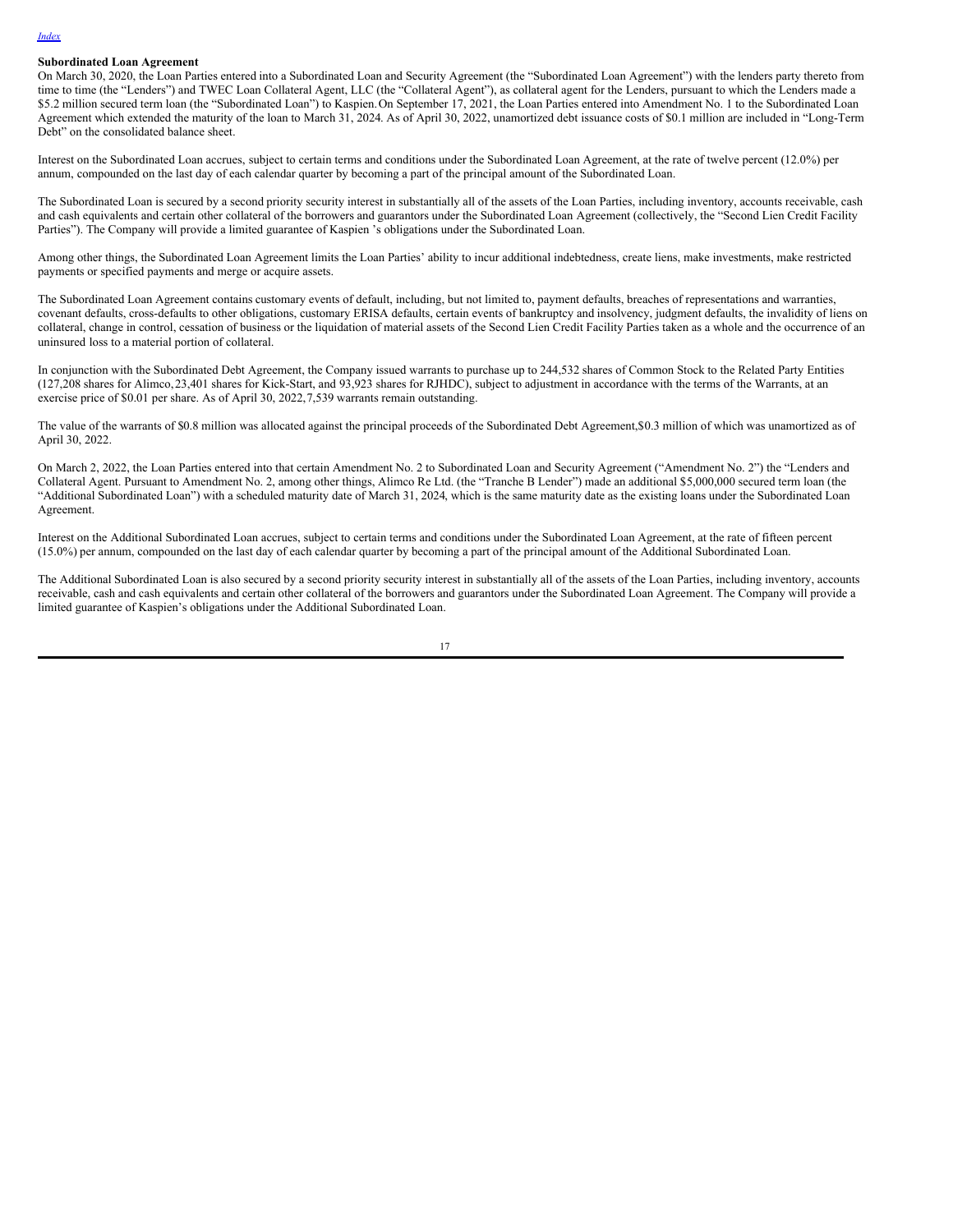Among other things, the Subordinated Loan Agreement limits the Loan Parties' ability to incur additional indebtedness, create liens, make investments, make restricted payments or specified payments and merge or acquire assets.

The Subordinated Loan Agreement contains customary events of default, including, but not limited to, payment defaults, breaches of representations and warranties, covenant defaults, cross-defaults to other obligations, customary ERISA defaults, certain events of bankruptcy and insolvency, judgment defaults, the invalidity of liens on collateral, change in control, cessation of business or the liquidation of material assets of the borrowers and guarantors thereunder taken as a whole and the occurrence of an uninsured loss to a material portion of collateral.

In conjunction with the Subordinated Debt Agreement, the Company issued warrants to purchase up to warrants to purchase up to 320,000 shares of common stock of the Company (subject to adjustment in accordance with the terms of the Warrants, the "Warrant Shares") at an exercise price of \$0.01 per share. The Warrants are exercisable during the period commencing on March 2, 2022 and ending on the earlier of (a) 5:00 p.m. Eastern Standard Time on the five (5)-year anniversary thereof, or if such day is not a business day on the next succeeding business day, or (b) the occurrence of certain consolidations, mergers or similar extraordinary events involving the Company. As of April 30, 2022, all of the warrants remain outstanding.

The value of the warrants of \$1.6 million was allocated against the principal proceeds of the Subordinated Debt Agreement, of which \$1.5 million was unamortized as of April 30, 2022. The value of the warrants was recognized as a discount based on the relative fair value of the consideration received, as an offset to APIC, which will be amortized over the life of the loan.

#### **Paycheck Protection Program**

On April 17, 2020, Kaspien received loan proceeds of \$2.0 million (the "PPP Loan") pursuant to the Paycheck Protection Program ("PPP") under the Coronavirus Aid, Relief, and Economic Security Act ("CARES Act"). On June 14, 2022, the Small Business Administration ("SBA") approved the Company's application for forgiveness of the PPP Loan. The amount of the forgiveness was \$1.9 million in principal and interest, which was the amount requested in the forgiveness application and was less than the original principal balance due of \$2.0 million. Following the grant of forgiveness, an outstanding balance of \$76,452 was paid during fiscal 2021.

#### **Note 8. Stock Based Compensation**

The Company has outstanding awards under three employee stock award plans, the 2005 Long Term Incentive and Share Award Plan, the Amended and Restated 2005 Long Term Incentive and Share Award Plan (the "Old Plans"); and the 2005 Long Term Incentive and Share Award Plan (as amended and restated April 5, 2017 (the "New Plan"). Collectively, these plans are referred to herein as the Stock Award Plans. The Company no longer issues stock options under the Old Plans.

Equity awards authorized for issuance under the New Plan total 250,000. As of April 30, 2022, of the awards authorized for issuance under the Stock Award Plans, 111,279 options were granted and are outstanding,28,163 of which were vested and exercisable. Shares available for future grants of options and other share-based awards under the New Plan at April 30, 2022 were 144,346.

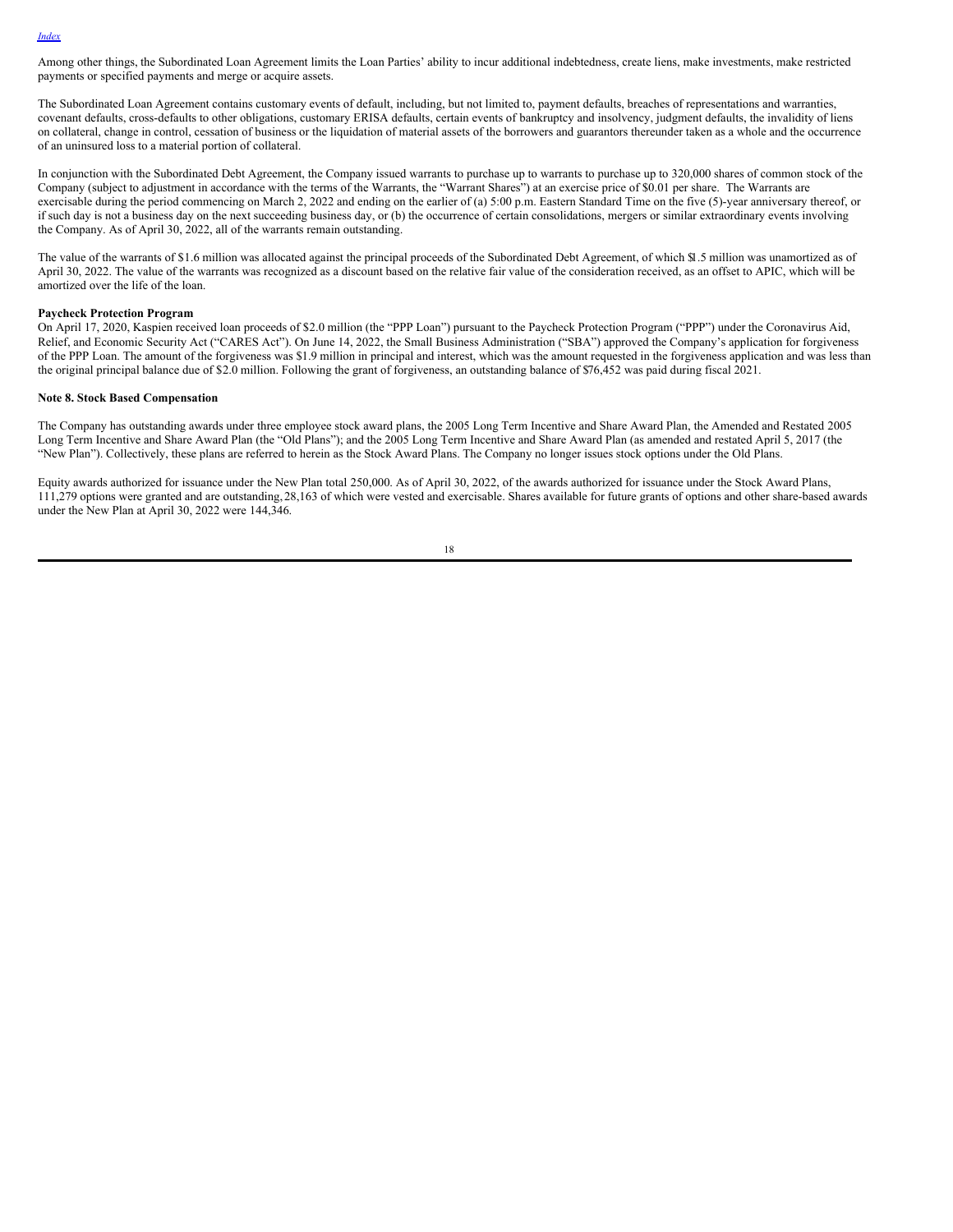The following table summarizes stock award activity during the thirteen weeks ended April 30, 2022:

|                            | <b>Employee Stock Award Plans</b>                         |              |                                                 |                                                         |                              |    |                                                   |  |  |  |
|----------------------------|-----------------------------------------------------------|--------------|-------------------------------------------------|---------------------------------------------------------|------------------------------|----|---------------------------------------------------|--|--|--|
|                            | Number of<br><b>Shares</b><br><b>Subject To</b><br>Option |              | Weighted<br>Average<br><b>Exercise</b><br>Price | Weighted<br>Average<br>Remaining<br>Contractual<br>Term | Other<br>Share<br>Awards (1) |    | Weighted<br>Average<br><b>Grant Fair</b><br>Value |  |  |  |
| Balance January 29, 2022   | 85,965                                                    | <sup>S</sup> | 13.41                                           | 7.5                                                     | 90,000                       | \$ | 15.39                                             |  |  |  |
| Granted                    | 15,000                                                    |              | 6.55                                            | 9.9                                                     | ۰                            |    |                                                   |  |  |  |
| Forfeited                  | (17,880)                                                  |              | 6.50                                            | 9.1                                                     | (55,000)                     |    | 13.63                                             |  |  |  |
| Canceled                   | (6,806)                                                   |              | 28.58                                           | $\overline{\phantom{a}}$                                |                              |    |                                                   |  |  |  |
| Exercised                  |                                                           |              | $\overline{\phantom{a}}$                        | $\overline{\phantom{a}}$                                | $\overline{\phantom{0}}$     |    |                                                   |  |  |  |
| Balance April 30, 2022     | 76,279                                                    | S            | 11.04                                           | 7.1                                                     | 35,000                       |    | 18.14                                             |  |  |  |
| Exercisable April 30, 2022 | 28,163                                                    | S            | 17.07                                           | 4.4                                                     | $- S$                        |    | $\sim$                                            |  |  |  |

(1) Other Share Awards include deferred shares granted to executives and directors.

As of April 30, 2022, the intrinsic value of stock awards outstanding was \$16,970 and the intrinsic value of stock awards exercisable was \$15,110.

#### **Note 9. Accumulated Other Comprehensive Loss**

Accumulated other comprehensive loss that the Company reports in the interim condensed consolidated balance sheets represents net loss, adjusted for the difference between the accrued pension liability and accrued benefit cost, net of taxes, associated with the Company's defined benefit plan. Comprehensive loss consists of net loss for all periods presented.

#### **Note 10. Defined Benefit Plan**

The Company maintains a non-qualified Supplemental Executive Retirement Plan ("SERP") for certain executive officers of the Company. The SERP provides eligible executives defined pension benefits that supplement benefits under other retirement arrangements. As of February 28, 2020, no active employees were participants in the SERP. During the thirteen weeks ended April 30, 2022, the Company did not make any cash contributions to the SERP and presently expects to pay approximately \$1.2 million in benefits relating to the SERP during fiscal 2022.

The measurement date for the SERP is the fiscal year end, using actuarial techniques which reflect estimates for mortality, turnover and expected retirement. In addition, management makes assumptions concerning future salary increases. Discount rates are generally established as of the measurement date using theoretical bond models that select high-grade corporate bonds with maturities or coupons that correlate to the expected payouts of the applicable liabilities.

The following represents the components of the net periodic pension cost related to the Company's SERP for the respective periods:

|                           | <b>Thirteen Weeks Ended</b> |                |  |  |
|---------------------------|-----------------------------|----------------|--|--|
| (amounts in thousands)    | April 30,<br>2022           | May 1,<br>2021 |  |  |
| Interest cost             | 89                          | 63             |  |  |
| Net periodic pension cost | 89                          | 63             |  |  |
|                           |                             |                |  |  |

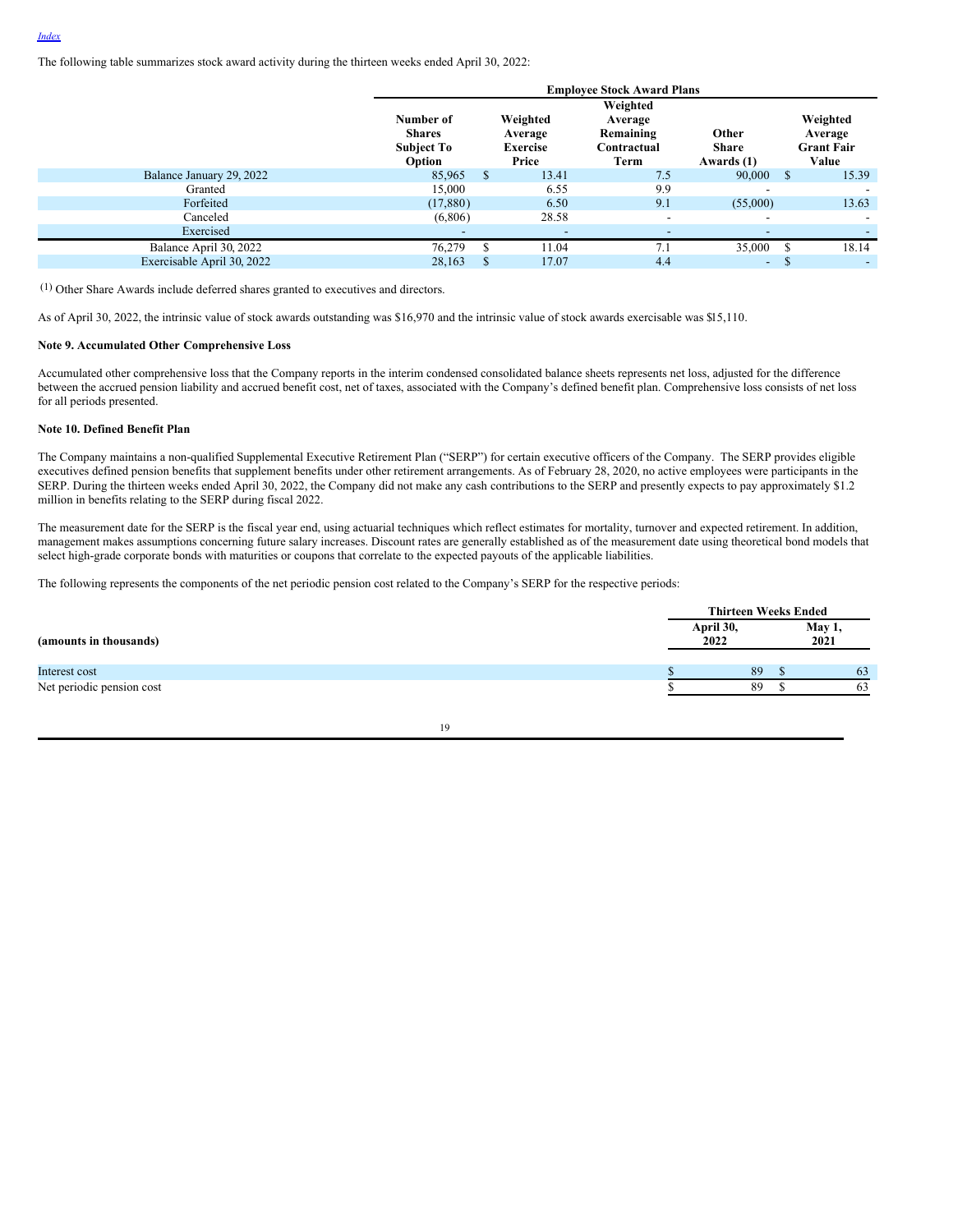## **Note 11. Basic and Diluted Loss Per Share**

Basic loss per share is calculated by dividing net loss by the weighted average common shares outstanding for the period. Diluted loss per share reflects the potential dilution that could occur if securities or other contracts to issue common stock were exercised or converted into common stock or resulted in the issuance of common stock (net of any assumed repurchases) that then shared in the earnings of the Company, if any. It is computed by dividing net loss by the sum of the weighted average shares outstanding and additional common shares that would have been outstanding if the dilutive potential common shares had been issued for the Company's common stock awards from the Company's Stock Award Plans.

For the thirteen-week periods ended April 30, 2022 and May 1, 2021, the impact of all outstanding stock awards was not considered because the Company reported net losses in both periods and such impact would be anti-dilutive. Accordingly, basic and diluted loss per share was the same. Total anti-dilutive stock awards for the thirteen weeks ended April 30, 2022 and May 1, 2021 were approximately 0.1 million shares for both periods.

#### **Note 12. Income Taxes**

In assessing the realizability of deferred tax assets, management considers whether it is more likely than not that some portion or all of the deferred tax assets will not be realized. The ultimate realization of deferred tax assets is dependent on the generation of future taxable income. Management considers the scheduled reversal of taxable temporary differences, projected future taxable income and tax planning strategies in making this assessment. Based on available objective evidence, management concluded that a full valuation allowance should continue to be recorded against the Company's deferred tax assets. Management will continue to assess the need for and amount of the valuation allowance against the deferred tax assets by considering all available evidence to the Company's ability to generate future taxable income in its conclusion of the need for a full valuation allowance. Any reversal of the Company's valuation allowance will favorably impact its results of operations in the period of reversal. The Company is currently unable to determine whether or when that reversal might occur, but it will continue to assess the realizability of its deferred tax assets and will adjust the valuation allowance if it is more likely than not that all or a portion of the deferred tax assets will become realizable in the future. The Company has significant net operating loss carry forwards and other tax attributes that are available to offset projected taxable income and current taxes payable, if any, for the year ending January 29, 2022. The deferred tax impact resulting from the utilization of the net operating loss carry forwards and other tax attributes will be offset by a reduction in the valuation allowance. As of January 29, 2022, the Company had a net operating loss carry forward of \$352.7 million for federal income tax purposes and approximately \$214.4 million for state income tax purposes that expire at various times through2040 and are subject to certain limitations and statutory expiration periods. The Company has not changed its overall conclusion with respect to the need for a valuation allowance against its net deferred tax assets, which remain fully reserved.

#### **Note 13. Commitments and Contingencies**

#### **Legal Proceedings**

The Company is subject to legal proceedings and claims that have arisen in the ordinary course of its business and have not been finally adjudicated. Although there can be no assurance as to the ultimate disposition of these matters, it is management's opinion, based upon the information available at this time, that the expected outcome of these matters, individually and in the aggregate, will not have a material adverse effect on the results of operations and financial condition of the Company. As a result, the liability for the cases listed below is remote.

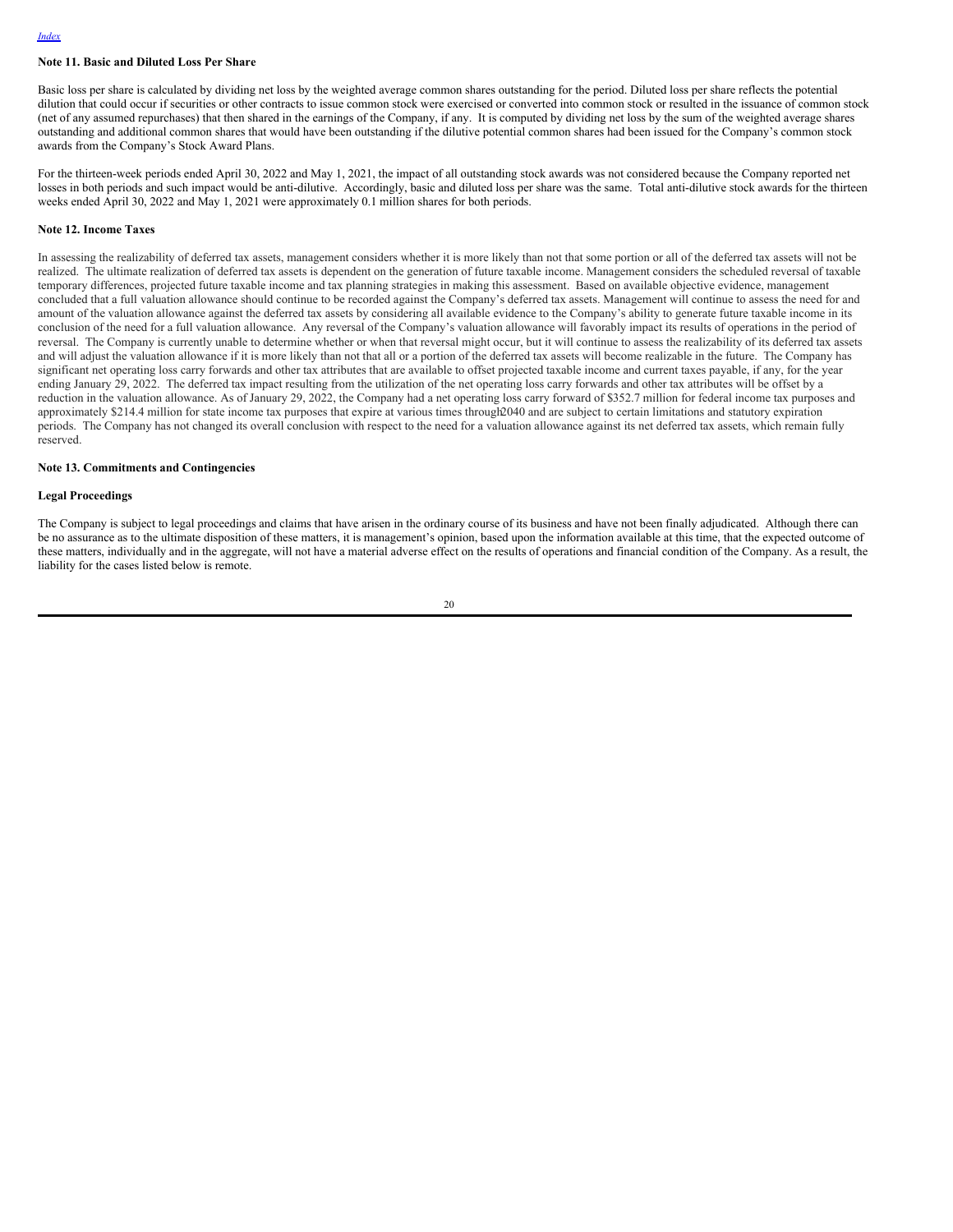#### *[Index](#page-0-0)*

## **Retailer Agreement Dispute**

On June 18, 2021, Vijuve Inc. filed a lawsuit against Kaspien Inc. in the United States District Court for the Eastern District of Washington (Case No. 2:21-cv-00192- SAB) concerning a Retailer Agreement that the parties entered into in September of 2020. Vijuve manufactures skin care products and face massagers. The parties agreed that Kaspien would sell Vijuve's products on Amazon. The complaint alleged that Kaspien breached the Retailer Agreement when it declined to acquiesce to Vijuve's demand that Kaspien purchase over \$700,000 of products. In total, Vijuve is seeking \$774,000 in damages. Kaspien denies that it breached the agreement. Moreover, on July 19, 2021, Kaspien filed counterclaims and alleged that Vijuve breached the contract, including by refusing to buy back inventory from Kaspien upon termination of the Retailer Agreement. Kaspien is seeking at least \$229,000 from Vijuve for breach of contract and/or specific performance. A trial on all of the parties' claims is scheduled for February 21, 2023. There is no determination of outcome, thus no contingencies are recognized as of the reporting date.

#### **Contingent Value Rights**

On March 30, 2020, the Company entered into the Contingent Value Rights Agreement (the "CVR Agreement"), pursuant to which the Related Party Entities received contingent value rights ("CVRs") representing the contractual right to receive cash payments from the Company in an amount equal, in the aggregate, to 19.9% of the proceeds (10.35% for Alimco, 1.90% for Kick-Start, and 7.64% for RJHDC) received by the Company in respect of certain intercompany indebtedness owing to it by Kaspien and/or its equity interest in Kaspien. The Company does not anticipate these contingencies being met in Fiscal 2022.

On March 2, 2022, the Company entered into a Contingent Value Rights Agreement (the "Second CVR Agreement") with the Tranche B Lender under the Subordinated Loan Agreement, pursuant to which the Tranche B Lender received contingent value rights ("Second CVRs") representing the contractual right to receive cash payments from the Company in an amount equal, in the aggregate, to 9.0% of the proceeds received by the Company in respect of certain distributions by the Company or Kaspien; recapitalizations or financings of the Company or Kaspien (with appropriate carve out for trade financing in the ordinary course); repayment of intercompany indebtedness owing to the Company by Kaspien; or sale or transfer of any stock of the Company or Kaspien.

The CVRs terminate upon the earlier to occur of (i) certain consolidations, mergers or similar extraordinary events involving Kaspien (and, if applicable, the making of a cash payment by the Company to the Lenders pursuant to the CVR Agreement in connection therewith) and (ii) March 2, 2032.

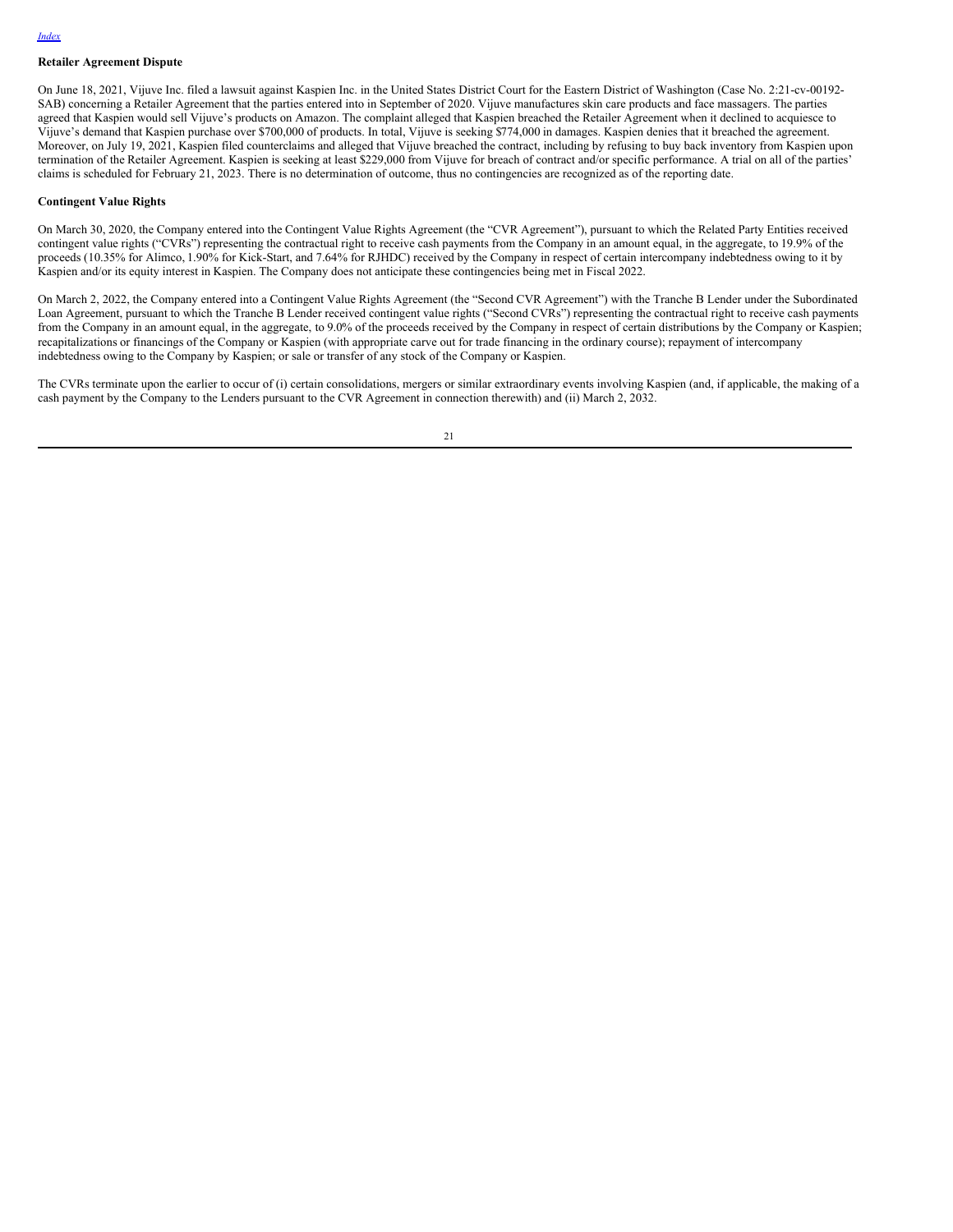## **KASPIEN HOLDINGS INC. AND SUBSIDIARIES PART 1. FINANCIAL INFORMATION Item 2 - Management's Discussion and Analysis of Financial Condition and Results of Operations April 30, 2022 and May 1, 2021**

#### **Overview**

Management's Discussion and Analysis of Financial Condition and Results of Operations provides information that the Company's management believes necessary to achieve an understanding of its financial statements and results of operations. To the extent that such analysis contains statements which are not of a historical nature, such statements are forward-looking statements, which involve risks and uncertainties. These risks include, but are not limited to, changes in the competitive environment, availability of new products, change in vendor policies or relationships, general economic factors in markets where the Company's merchandise is sold; and other factors discussed in the Company's filings with the Securities and Exchange Commission. The following discussion and analysis of the Company's financial condition and results of operations should be read in conjunction with the unaudited interim condensed consolidated financial statements and related notes included elsewhere in this report and the audited consolidated financial statements and notes thereto included in the Company's Annual Report on Form 10-K as of and for the fiscal year ended January 29, 2022.

Kaspien provides a platform of software and services to empower brands to grow their online distribution channels on digital marketplaces such as Amazon, Walmart and Target, among others. The Company helps brands achieve their online retail goals through its innovative and proprietary technology, tailored strategies and mutually beneficial partnerships.

We are guided by 5 core principles:

- We are partner obsessed. Our customers are our partners. Every decision is focused on building mutually beneficial relationships that deliver results.
- We are insights driven. We make data actionable. Our curiosity drives us to discover opportunities early and often.
- We create simplicity. We challenge the status quo. We take the complicated and simplify it.
- We take ownership. We make things happen. We hold ourselves accountable and have a bias for action.
- We empower each other. We welcome and learn from diverse experiences. Our empathy ignites innovation and empowers meaningful change.

The Company's results have been, and will continue to be, contingent upon management's ability to understand industry trends and to manage the business in response to those trends and general economic trends. Management monitors several key performance indicators to evaluate its performance, including:

**Net Revenue:** The Company measures total year over year sales growth. The Company measures its sales performance through several key performance indicators including number of partners, active product listings and sales per listing.

**Cost of Sales and Gross Profit:** Gross profit is calculated based on the cost of product in relation to its retail selling value. Changes in gross profit are impacted primarily by net sales levels, mix of products sold, obsolescence, distribution costs, and Amazon commissions and fulfillment fees.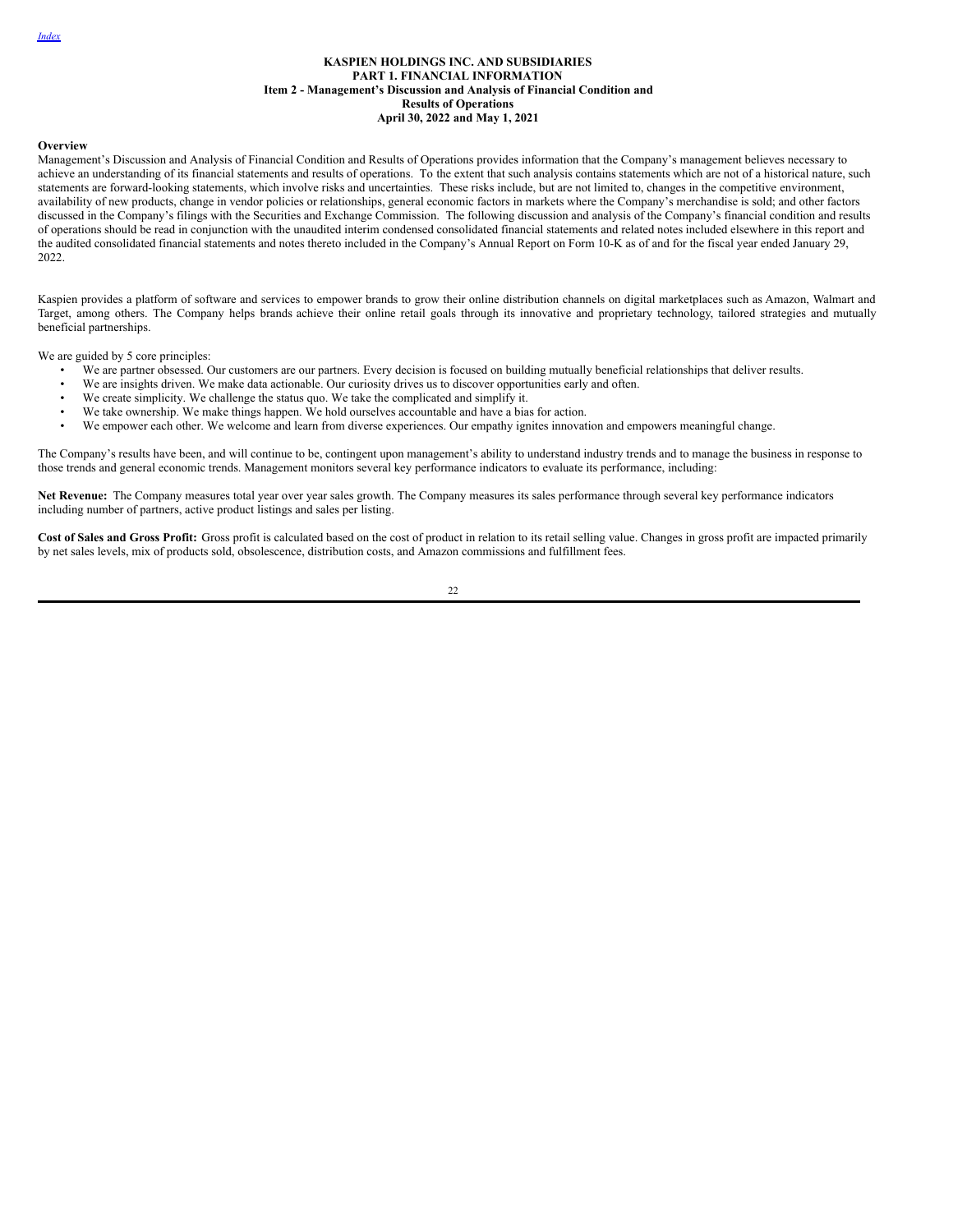Gross Merchandise Value ("GMV"): The total value of merchandise sold over a given time period through a customer-to-customer exchange site. It is the measurement of merchandise value sold across all channels and partners within our platform.

**Selling, General and Administrative ("SG&A") Expenses:** Included in SG&A expenses are payroll and related costs, occupancy charges, general operating and overhead expenses and depreciation charges.

**Balance Sheet and Ratios:** The Company views cash and working capital (current assets less current liabilities) as relevant indicators of its financial position. See Liquidity and Cash Flows section for further discussion of these items.

## **RESULTS OF OPERATIONS**

## **Thirteen Weeks Ended April 30, 2022 Compared to the Thirteen Weeks Ended May 1, 2021**

**Net revenue.** The following table sets forth a year-over-year comparison of the Company's Net revenue :

|                                      | Thirteen weeks ended  |              |                    |             | Change  |               |  |
|--------------------------------------|-----------------------|--------------|--------------------|-------------|---------|---------------|--|
|                                      | <b>April 30, 2022</b> |              | <b>May 1, 2021</b> |             |         | $\frac{0}{0}$ |  |
| Amazon US                            | 29,620                | $93.2\%$ \$  | 37.516             | $92.4\%$ \$ | (7,896) | $-21.0\%$     |  |
| Amazon International                 | .287                  | $4.0\%$      | 2,268              | $5.6\%$     | (981)   | $-43.3\%$     |  |
| Walmart, Target & other marketplaces | 430                   | $1.4\%$      | 378                | $0.9\%$     | 52      | 13.8%         |  |
| Subtotal Retail as a Service         | 31.337                | 98.6%        | 40.162             | 98.9%       | (8,825) | $-22.0\%$     |  |
| <b>Subscriptions</b>                 | 454                   | $1.4\%$      | 455                | $1.1\%$     |         | $-0.2\%$      |  |
| Net revenue                          | 31.791                | $100.0\%$ \$ | 40.617             | 100.0%      | (8,826) | $-21.7\%$     |  |

Net revenue decreased 21.7% to \$31.8 million for the three months ended April 30, 2022 compared to \$40.6 million for the three months ended May 1, 2021. The primary source of revenue is the Retail as a Service ("RaaS") model, which represented 98.6% of net revenue. Subscriptions net revenue increased to 1.4% of net revenue from 1.1% of net revenue in the comparable period from the prior year. The increase was attributable to an increase in the number of partners and higher gross merchandise value ("GMV") of partner revenue flowing through the platform Amazon Marketplace.

The Company generates revenue across a broad array of product lines primarily through the Amazon Marketplace. Categories include apparel, baby, beauty, electronics, health & personal care, home/kitchen/grocery, pets, sporting goods, toys & art.

Total active partner count at year end was approximately 522, including 408 retail partners and 114 subscription (Agency and Software as a Service) partners.

Platform GMV for the three months ended April 30, 2022 was \$69.7 million as compared to \$63.4 million for the three months ended May 1, 2021. Retail GMV decreased 20.9% to \$33.7 million compared to \$42.6 million in the comparable year-ago period. Subscription GMV increased 72.2% to \$36 million, or 56.7% of total GMV, compared to \$29.0 million, or 33.0% of total GMV, in the comparable year-ago period.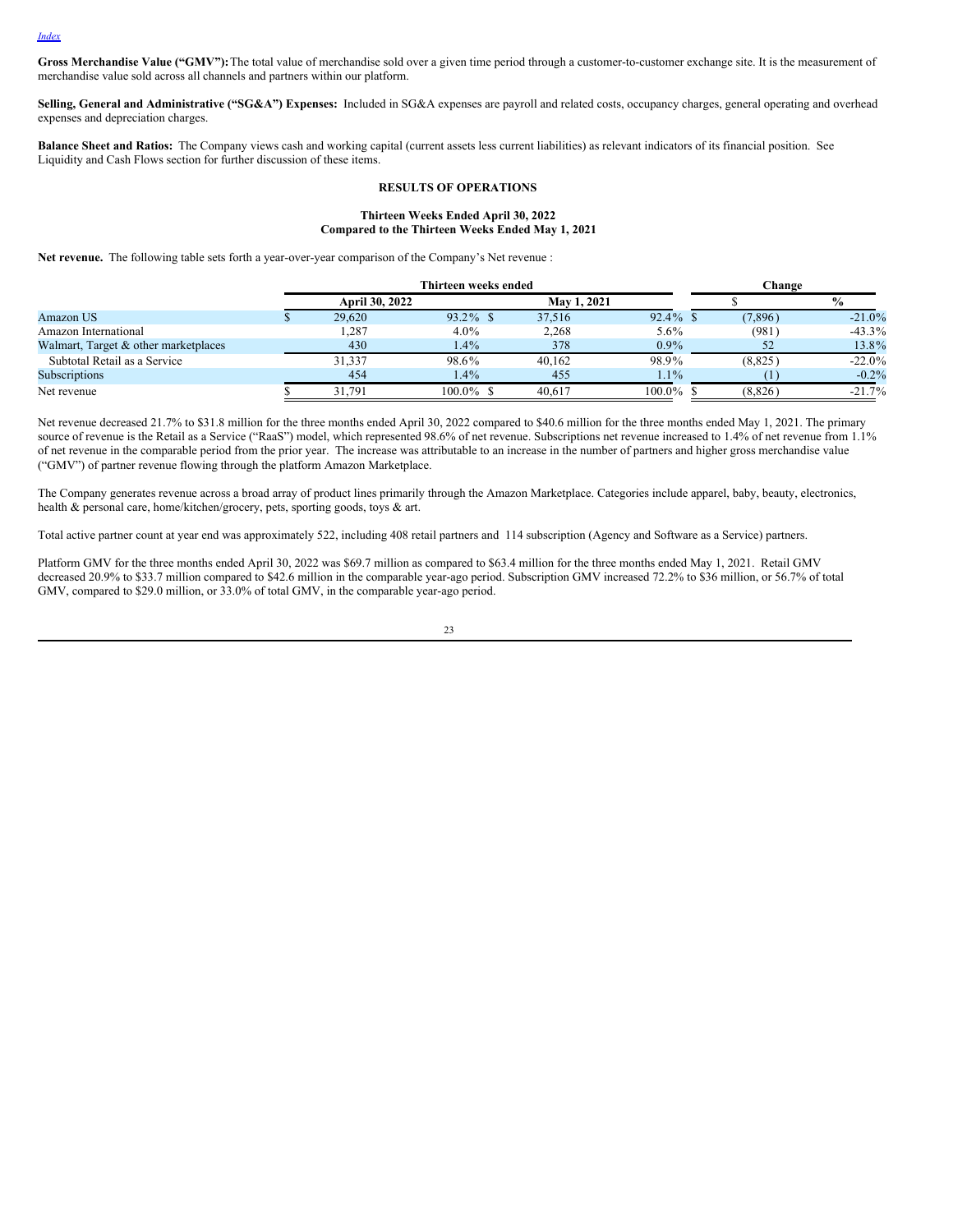#### *[Index](#page-0-0)*

**Gross Profit.** Gross profit decreased to \$6.9 million, or 21.6% of net revenue for the thirteen weeks ended April 30, 2022, as compared to \$9.8 million, or 24.1% of net revenue for the comparable prior year period. The decrease in the gross profit was primarily due to the decrease in net revenue and a decrease in merchandise margin to 44.2% for the thirteen weeks ended April 30, 2022 as compared to 46.7% for the 13 weeks ended May 1, 2021. The following table sets forth a year-over-year comparison of the Company's gross profit:

|                         |   | <b>Thirteen Weeks Ended</b> |   |                |               |           | Change        |  |  |
|-------------------------|---|-----------------------------|---|----------------|---------------|-----------|---------------|--|--|
| (amounts in thousands)  |   | April 30,<br>2022           |   | May 1,<br>2021 |               |           | $\frac{0}{0}$ |  |  |
| Merchandise margin      | S | 14,046                      | S | 18.982         | <sup>\$</sup> | (4,936)   | $(26.0)\%$    |  |  |
| $%$ of net revenue      |   | 44.2%                       |   | 46.7%          |               | $(2.5)\%$ |               |  |  |
|                         |   |                             |   |                |               |           |               |  |  |
| Fulfillment fees        |   | (4,568)                     |   | (6, 449)       |               | (1,881)   | $(29.2)\%$    |  |  |
| Warehousing and freight |   | (2,627)                     |   | (2,737)        |               | (110)     | $(4.0)\%$     |  |  |
| Gross profit            |   | 6,851                       |   | 9,796          |               | (2,945)   | $(30.1)\%$    |  |  |
|                         |   |                             |   |                |               |           |               |  |  |
| % of net revenue        |   | $21.6\%$                    |   | $24.1\%$       |               |           |               |  |  |

**SG&A Expenses.** The following table sets forth a period over period comparison of the Company's SG&A expenses:

|                                     | Thirteen weeks ended |                   |  |                | Change  |               |  |  |
|-------------------------------------|----------------------|-------------------|--|----------------|---------|---------------|--|--|
|                                     |                      | April 30,<br>2022 |  | May 1,<br>2021 |         | $\frac{6}{9}$ |  |  |
| Selling expenses                    | Φ                    | 4.601             |  | 6.230          | (1,629) | $-26.1\%$     |  |  |
| General and administrative expenses |                      | 5.916             |  | 4.427          | 1.489   | 33.6%         |  |  |
| SG&A Expenses                       |                      | 10.517            |  | 10.657         | (140)   | $-1.3%$       |  |  |
|                                     |                      |                   |  |                |         |               |  |  |
| As a % of total revenue             |                      | $33.1\%$          |  | $26.2\%$       |         |               |  |  |

SG&A expenses decreased \$0.1 million or 1.3%. The decrease in SG&A expenses was due to a \$1.6 million decline in selling expenses partially offset by a \$1.5 million increase in general and administrative expenses. The decrease in selling expenses is attributable to the sales decrease. The increase in general and administrative expenses is due to increased wages and marketing expenses and a one-time charge for severance expenses. Also included in general and administrative expenses is an expense of \$0.3 million related to the reduction in cash surrender value compared to an increase of \$0.3 million for the comparable prior year period.

Consolidated depreciation and amortization expense for the thirteen weeks ended April 30, 2022 was \$0.3 million as compared to \$0.6 million for the comparable prior year period.

**Interest Expense.** Interest expense was \$0.8 million for the thirteen weeks ended April 30, 2022 compared to \$0.6 million for the thirteen weeks ended May 1, 2021. The increase in interest expense was due to increased short and long-term borrowings. See Note 7 to the Condensed Consolidated Financial Statements for further detail on the Company's debt.

**Income Tax Expense.** Based on available objective evidence, management concluded that a full valuation allowance should be recorded against the Company's deferred tax assets As a result, there were insignificant tax expense amounts recorded during the thirteen weeks ended April 30, 2022 and May 1, 2021.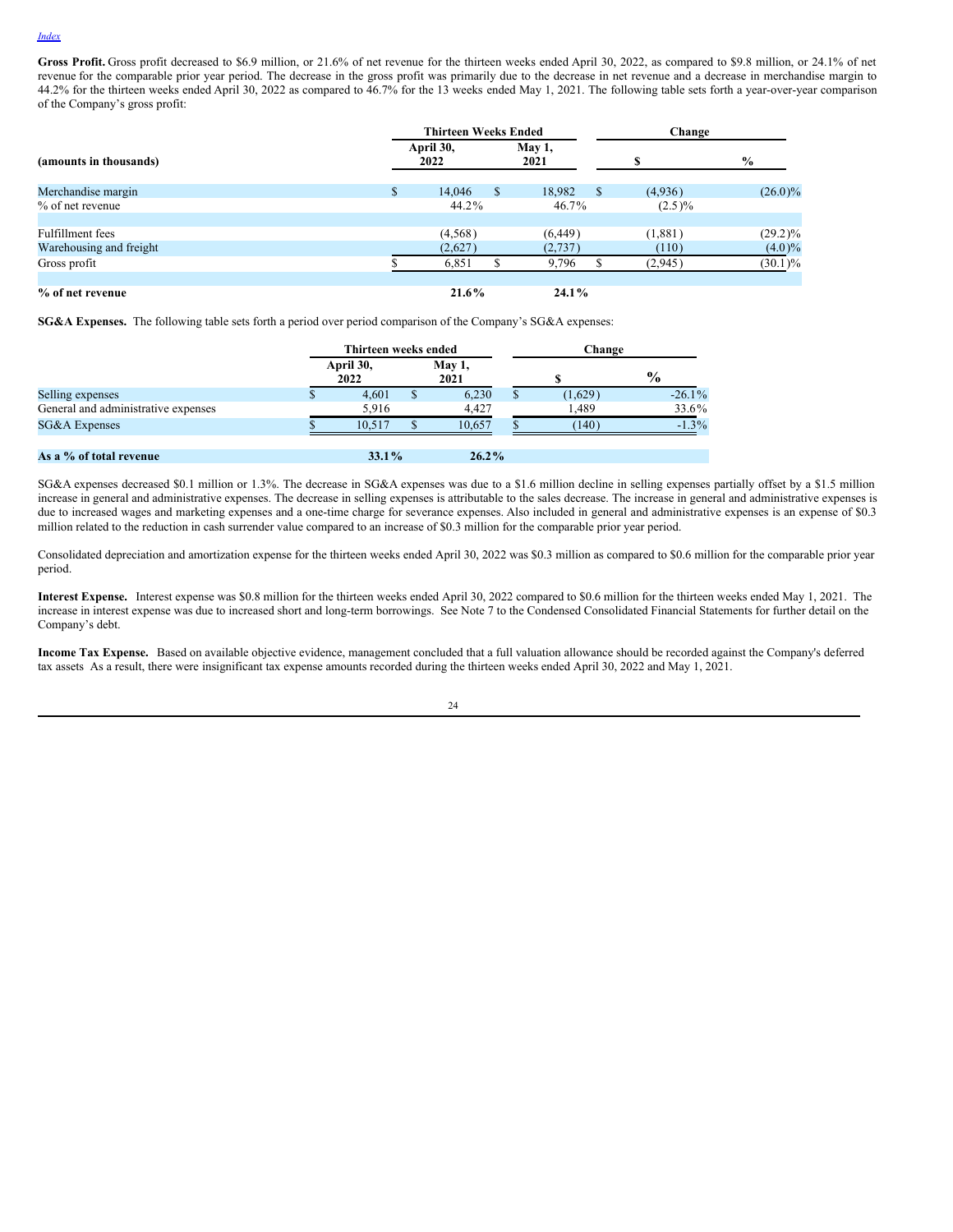**Net Loss.** The net loss for the thirteen weeks ended April 30, 2022 was \$4.3 million as compared to \$1.4 million for the comparable prior year period.

#### **LIQUIDITY**

#### **Liquidity and Cash Flows:**

The Company's primary sources of liquidity are its borrowing capacity under its Credit Facility, available cash and cash equivalents, and to a lesser extent, cash generated from operations. Our cash requirements relate primarily to working capital needed to operate Kaspien, including funding operating expenses, the purchase of inventory and capital expenditures. Our ability to achieve profitability and meet future liquidity needs and capital requirements will depend upon numerous factors, including the timing and amount of our revenue; the timing and amount of our operating expenses; the timing and costs of working capital needs; successful implementation of our strategy and planned activities; and our ability to overcome the impact of the COVID-19 pandemic.

The Company incurred a net loss of \$4.4 million and \$1.4 million for the thirteen weeks ended April 30, 2022 and May 1, 2021, respectively. The increase in the net loss was primarily attributable to a decrease in sales and gross margin. In addition, the Company has an accumulated deficit of \$125.3 million as of April 30, 2022 and net cash used in operating activities for the thirteen weeks ended April 30, 2022 was \$5.8 million. Net cash used in operating activities for the thirteen weeks ended May 1, 2021 was  $$2.5$  million.

As disclosed in the Company's Annual Report on Form 10-K filed April 29, 2022, the Company experienced negative cash flows from operations during fiscal 2021 and 2020 and we expect to incur net losses in fiscal 2022.

Our ability to achieve profitability and meet future liquidity needs and capital requirements will depend upon numerous factors, including the timing and amount of our revenue; the timing and amount of our operating expenses; the timing and costs of working capital needs; successful implementation of our strategy and planned activities; and our ability to overcome the impact of the COVID-19 pandemic. There can be no assurance that we will be successful in further implementing our business strategy or that the strategy, including the completed initiatives, will be successful in sustaining acceptable levels of sales growth and profitability. The condensed consolidated financial statements do not include any adjustments that might result from the outcome of these uncertainties.

The unaudited condensed consolidated financial statements for the thirteen weeks ended April 30, 2022 were prepared pursuant to the rules and regulations of the Securities and Exchange Commission. The information furnished in these unaudited condensed consolidated financial statements reflects all normal, recurring adjustments which, in the opinion of management, are necessary for the fair presentation of such financial statements. The preparation of financial statements in conformity with accounting principles generally accepted in the United States of America requires management to make estimates and assumptions that affect the reported amounts of assets and liabilities and disclosure of contingent assets and liabilities at the date of the financial statements, and the reported amounts of revenues and expenses during the reporting period. Actual results could differ from those estimates. The ability of the Company to meet its liabilities and to continue as a going concern is dependent on improved profitability, the strategic initiatives for Kaspien and the availability of future funding. Based on recurring losses from operations, negative cash flows from operations, the expectation of continuing operating losses for the foreseeable future, and uncertainty with respect to any available future funding, the Company has concluded that there is substantial doubt about the Company's ability to continue as a going concern. The financial statements do not include any adjustments that might result from the outcome of this uncertainty.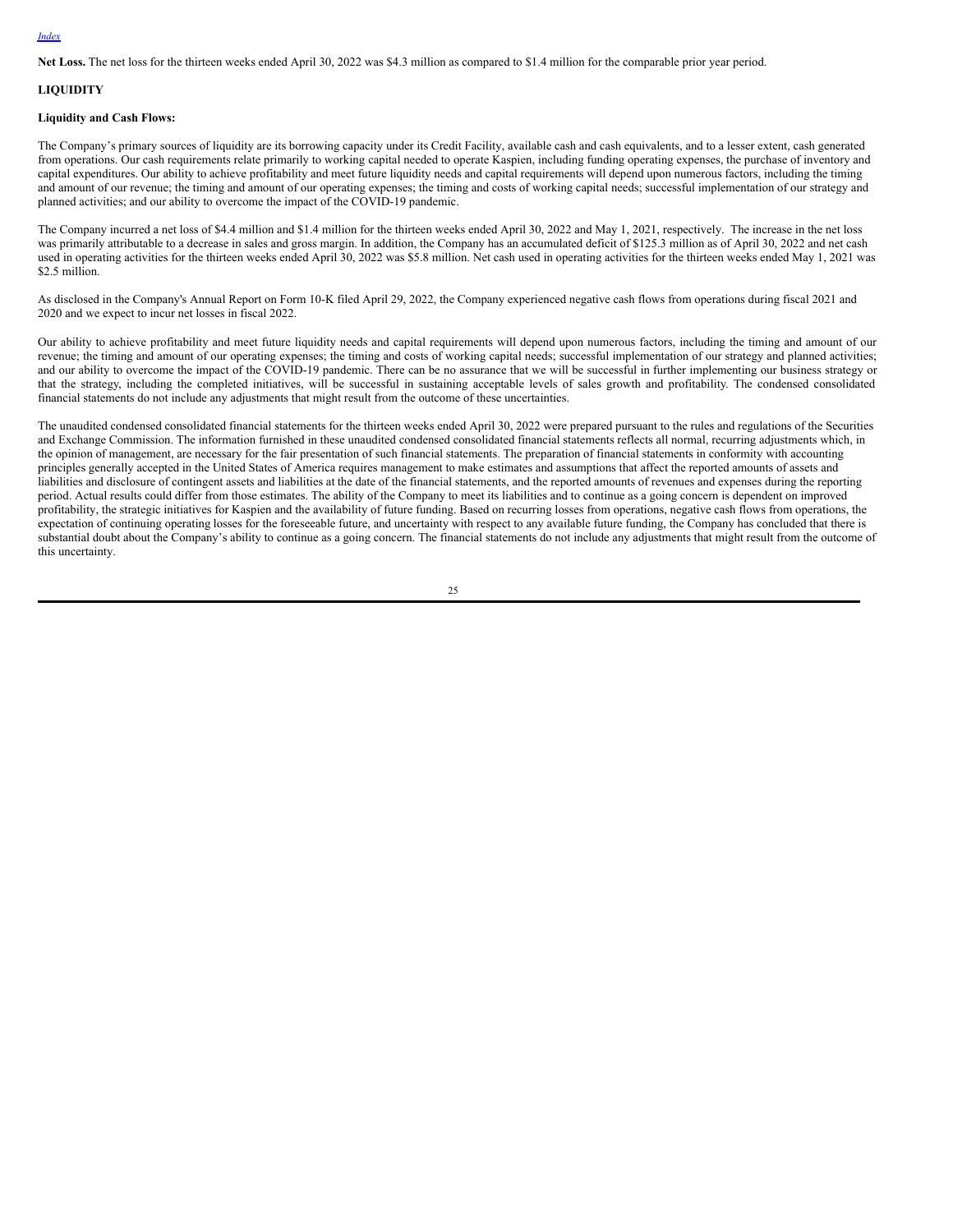As of April 30, 2022, we had cash and cash equivalents of \$0.8 million, net working capital of \$16.5 million, and \$10.5 in borrowings on our revolving credit facility, as further discussed below.

As of January 29, 2022, the Company had borrowings of \$10.0 million under the Credit Facility. As of April 30, 2022 and May 1, 2021, the Company had no outstanding letters of credit. The Company had \$3.6 million and \$10.9 million available for borrowing under the Credit Facility as of April 30, 2022 and May 1, 2021, respectively.

On March 18, 2021, the Company closed an underwritten offering of 416,600 shares of common stock of the Company, at a price to the public of \$32.50 per share. The gross proceeds of the offering were approximately \$13.5 million, prior to deducting underwriting discounts and commissions and estimated offering expenses. The Company used the net proceeds from the offering for general corporate purposes, including working capital to implement its strategic plans, investments in technology to enhance its scalable platform and its core retail business.

The following table sets forth a summary of key components of cash flow and working capital:

|                                                                           | As of or for the<br><b>Thirteen Weeks Ended</b> |                   |   |                |         |  |
|---------------------------------------------------------------------------|-------------------------------------------------|-------------------|---|----------------|---------|--|
| (amounts in thousands)                                                    |                                                 | April 30,<br>2022 |   | May 1,<br>2021 | S       |  |
| <b>Operating Cash Flows</b>                                               | ъ                                               | (5,820)           |   | (2,513)        | (3,307) |  |
| <b>Investing Cash Flows</b>                                               |                                                 | (399)             |   | (444)          | 45      |  |
| <b>Financing Cash Flows</b>                                               |                                                 | 5,542             |   | 5,893          | (351)   |  |
| Capital Expenditures <sup>(1)</sup>                                       |                                                 | (399)             |   | (444)          | 45      |  |
| Cash, Cash Equivalents, and Restricted Cash (2)                           |                                                 | 4,146             |   | 9,491          | (5,345) |  |
| Merchandise Inventory                                                     |                                                 | 32,254            |   | 22,567         | 9,687   |  |
| $(1)$ Included in Investing Cash Flows                                    |                                                 |                   |   |                |         |  |
| $(2)$ Cash and cash equivalents per condensed consolidated balance sheets | \$                                              | 828               | S | 5,030          |         |  |
| Add: restricted cash                                                      |                                                 | 3,318             |   | 4,461          |         |  |
| Cash, cash equivalents, and restricted cash                               |                                                 | 4,146             |   | 9,491          |         |  |

Cash used in operations was \$5.8 million primarily due to net loss of \$4.5 million, and a \$3.0 million increase in inventory partially offset by a \$1.4 million increase in accounts payable.

Cash used by investing activities was \$0.4 million for the thirteen weeks ended April 30, 2022, which consisted entirely of capital expenditures. Cash used by investing activities was \$0.4 million for the thirteen weeks ended May 1, 2021, which consisted entirely of capital expenditures.

Cash provided by financing activities was \$5.5 million for the thirteen weeks ended April 30, 2022. The primary source of cash was \$5.0 million raised from the issuance of subordinated debt.

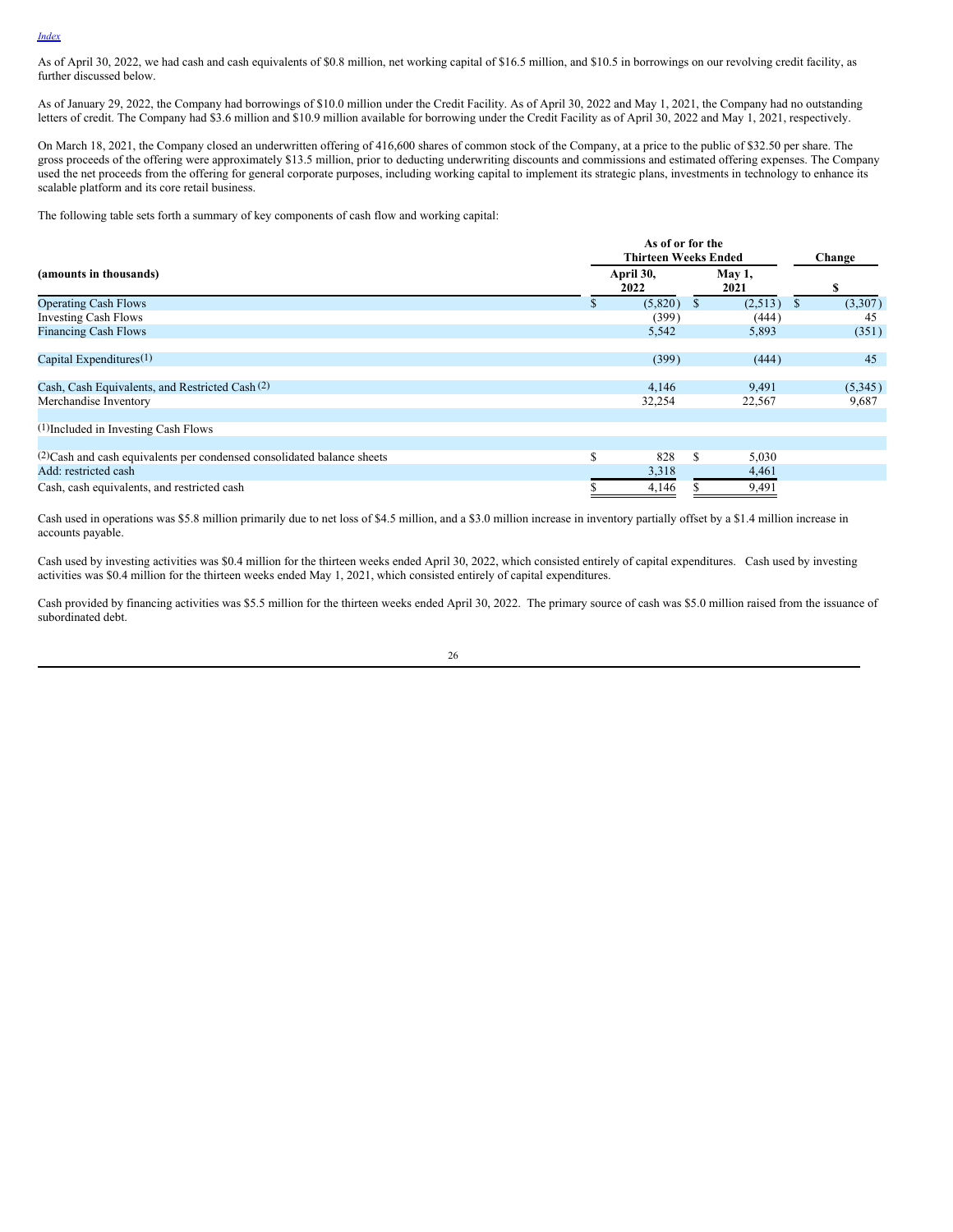Cash provided by financing activities was \$5.9 million for the thirteen weeks ended May 1, 2021. The primary source of cash was an underwritten offering of 416,600 shares of common stock of the Company, at a price to the public of \$32.50 per share. The net proceeds of the offering were approximately \$12.2 million. The Company used \$6.3 million of the proceeds to pay down its Credit Facility.

**Capital Expenditures.** During the thirteen weeks ended April 30, 2022, the Company made capital expenditures of \$0.2 million. The Company currently plans to spend approximately \$1.0 million for capital expenditures during fiscal 2022.

#### **CRITICAL ACCOUNTING ESTIMATES**

The preparation of financial statements and related disclosures in conformity with accounting principles generally accepted in the United States requires that management apply accounting policies and make estimates and assumptions that affect results of operations and the reported amounts of assets and liabilities in the financial statements. Management continually evaluates its estimates and judgments including those related to merchandise inventory and return costs and income taxes. Management bases its estimates and judgments on historical experience and other factors that are believed to be reasonable under the circumstances. Actual results may differ from these estimates under different assumptions or conditions.

Item 7. Management's Discussion and Analysis of Financial Condition and Results of Operations included in the Form 10-K as of and for the year ended January 29, 2022 includes a summary of the critical accounting policies and methods used by the Company in the preparation of its interim condensed consolidated financial statements. The Company's significant accounting policies are the same as those described in Note 1 to the Company's Consolidated Financial Statements on Form 10-K for the fiscal year ended January 29, 2022.

#### **Recent Accounting Pronouncements:**

The information set forth under Note 2, Recently Adopted Accounting Pronouncements section contained in Item 1, "Notes to Interim Condensed Consolidated Financial Statements", is incorporated herein by reference.

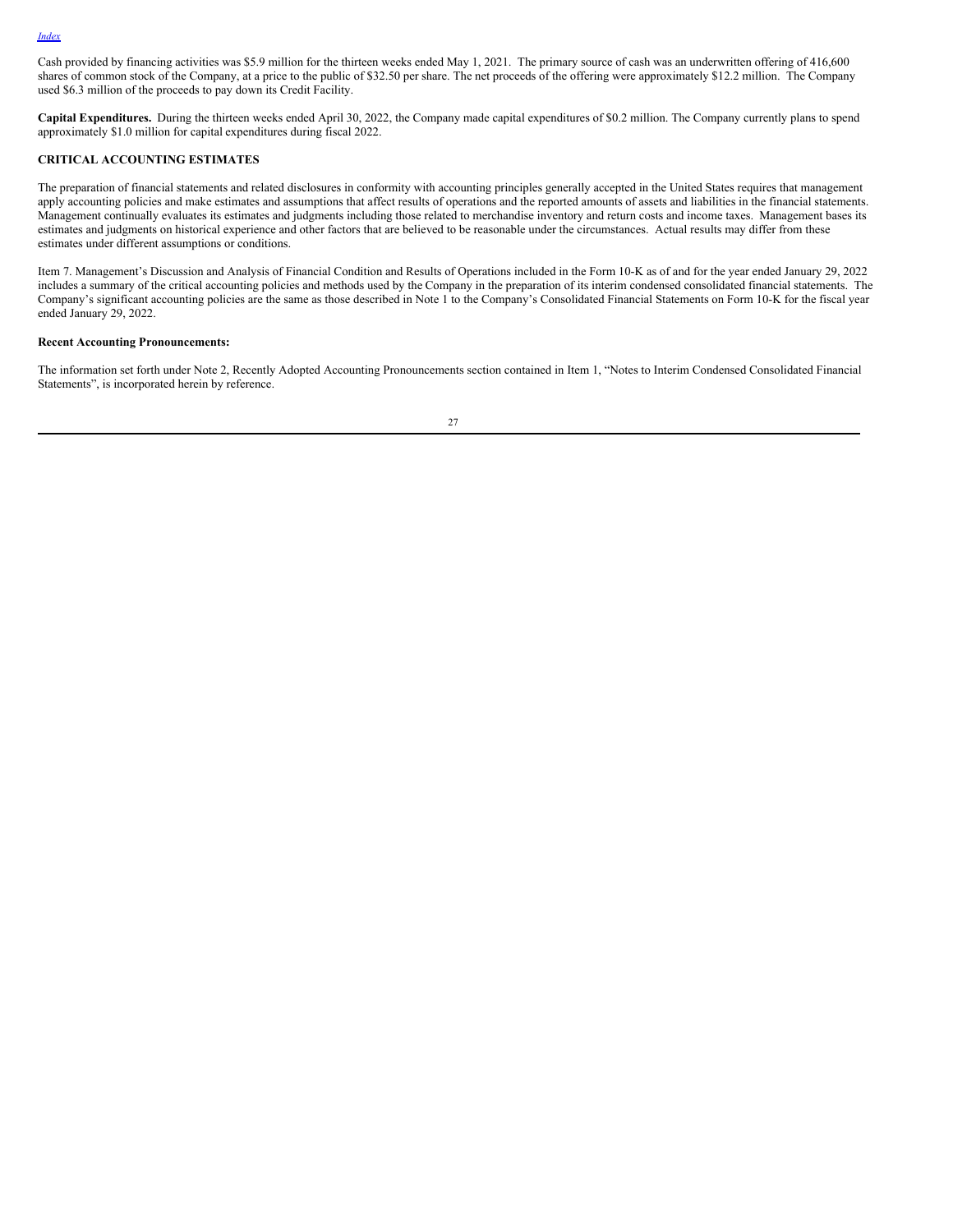#### **KASPIEN HOLDINGS INC. AND SUBSIDIARIES PART I – FINANCIAL INFORMATION**

## **Item 3 - Quantitative and Qualitative Disclosures about Market Risk**

The Company does not hold any financial instruments that expose it to significant market risk and does not engage in hedging activities. To the extent the Company borrows under its revolving credit facility, the Company is subject to risk resulting from interest rate fluctuations since interest on the Company's borrowings under its credit facility can be variable. If interest rates on the Company's revolving credit facility were to increase by 25 basis points, and to the extent borrowings were outstanding, for every \$1,000,000 outstanding on the facility, interest expense would be increased by \$2,500 per year. For a discussion of the Company's accounting policies for financial instruments and further disclosures relating to financial instruments, see "Nature of Operations and Summary of Significant Accounting Policies" in the Notes to Consolidated Financial Statements in the Company's Annual Report on Form 10-K as of and for the year ended January 29, 2022.

## **Item 4 – Controls and Procedures**

(a) Evaluation of disclosure controls and procedures. The Company's Principal Executive Officer and Chief Financial Officer, after evaluating the effectiveness of the design and operation of the Company's disclosure controls and procedures (as defined in the Securities Exchange Act of 1934 Rules 13a-15(e) and 15d-15(e)) as of April 30, 2022, have concluded that as of such date the Company's disclosure controls and procedures were effective and designed to ensure that (i) information required to be disclosed by the issuer in the reports that it files or submits under the Securities Exchange Act of 1934 (the "Exchange Act") is recorded, processed, summarized and reported within the time periods specified in the Securities and Exchange Commission's rules and forms and (ii) information required to be disclosed by an issuer in the reports that it files or submits under the Exchange Act is accumulated and communicated to the issuer's management, including its principal executive and principal financial officers, or persons performing similar functions, as appropriate to allow timely decisions regarding required disclosure.

(b) Changes in internal controls*.* There have been no changes in the Company's internal controls over financial reporting that occurred during the fiscal quarter covered by this quarterly report that have materially affected, or are reasonably likely to materially affect, the Company's internal controls over financial reporting.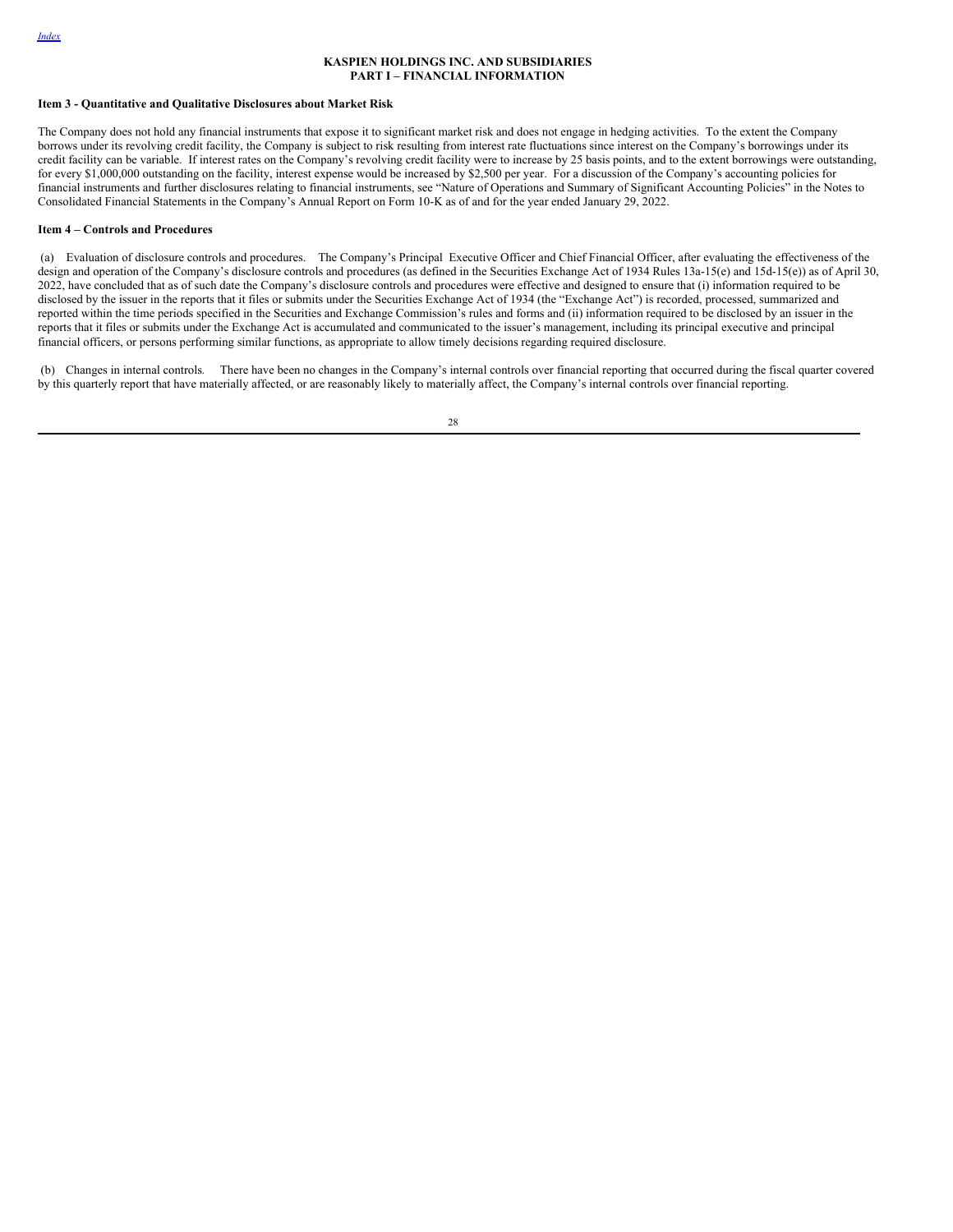#### **KASPIEN HOLDINGS INC. AND SUBSIDIARIES PART II - OTHER INFORMATION**

## <span id="page-28-0"></span>**Item 1 – Legal Proceedings**

The Company is subject to legal proceedings and claims that have arisen in the ordinary course of its business and have not been finally adjudicated. Although there can be no assurance as to the ultimate disposition of these matters, it is management's opinion, based upon the information available at this time, that the expected outcome of these matters, individually and in the aggregate, will not have a material adverse effect on the results of operations and financial condition of the Company. As a result, the liability for the cases listed below is remote.

## **Retailer Agreement Dispute**

On June 18, 2021, Vijuve Inc. filed a lawsuit against Kaspien Inc. in the United States District Court for the Eastern District of Washington (Case No. 2:21-cv-00192-SAB) concerning a Retailer Agreement that the parties entered into in September of 2020. Vijuve manufactures skin care products and face massagers. The parties agreed that Kaspien would sell Vijuve's products on Amazon. The complaint alleged that Kaspien breached the Retailer Agreement when it declined to acquiesce to Vijuve's demand that Kaspien purchase over \$700,000 of products. In total, Vijuve is seeking \$774,000 in damages. Kaspien denies that it breached the agreement. Moreover, on July 19, 2021, Kaspien filed counterclaims and alleged that Vijuve breached the contract, including by refusing to buy back inventory from Kaspien upon termination of the Retailer Agreement. Kaspien is seeking at least \$229,000 from Vijuve for breach of contract and/or specific performance. A trial on all of the parties' claims is scheduled for February 21, 2023. There is no determination of outcome, thus no contingencies are recognized as of the reporting date.

## <span id="page-28-1"></span>**Item 1A – Risk Factors**

Risks relating to the Company's business and Common Stock are described in detail in Item 1A of the Company's most recently filed Annual Report on Form 10-K for the fiscal year ended January 29, 2022.

## <span id="page-28-2"></span>**Item 2 – Unregistered Sales of Equity Securities and Use of Proceeds**

None.

<span id="page-28-3"></span>**Item 3 – Defaults Upon Senior Securities** None.

<span id="page-28-4"></span>**Item 4 – Mine Safety Disclosure** Not Applicable.

<span id="page-28-5"></span>**Item 5 – Other Information** None.

## <span id="page-28-6"></span>**Item 6 - Exhibits**

| $(A)$ Exhibits -<br>Exhibit No. | <b>Description</b>                                                                                                                                                                                  |
|---------------------------------|-----------------------------------------------------------------------------------------------------------------------------------------------------------------------------------------------------|
| <u>3.1</u>                      | Certificate of Amendment of Certificate of Incorporation of Kaspien Holdings Inc., dated March 8, 2022 (incorporated by reference to Exhibit 3.1 of the<br>Company's Form 8-K dated March 8, 2022). |
|                                 |                                                                                                                                                                                                     |
| 3.2                             | Amendment No. 3 to Bylaws of Kaspien Holdings Inc., dated March 8, 2022 (incorporated by reference to Exhibit 3.2 of the Company's Form 8-K dated<br>March 8, 2022).                                |

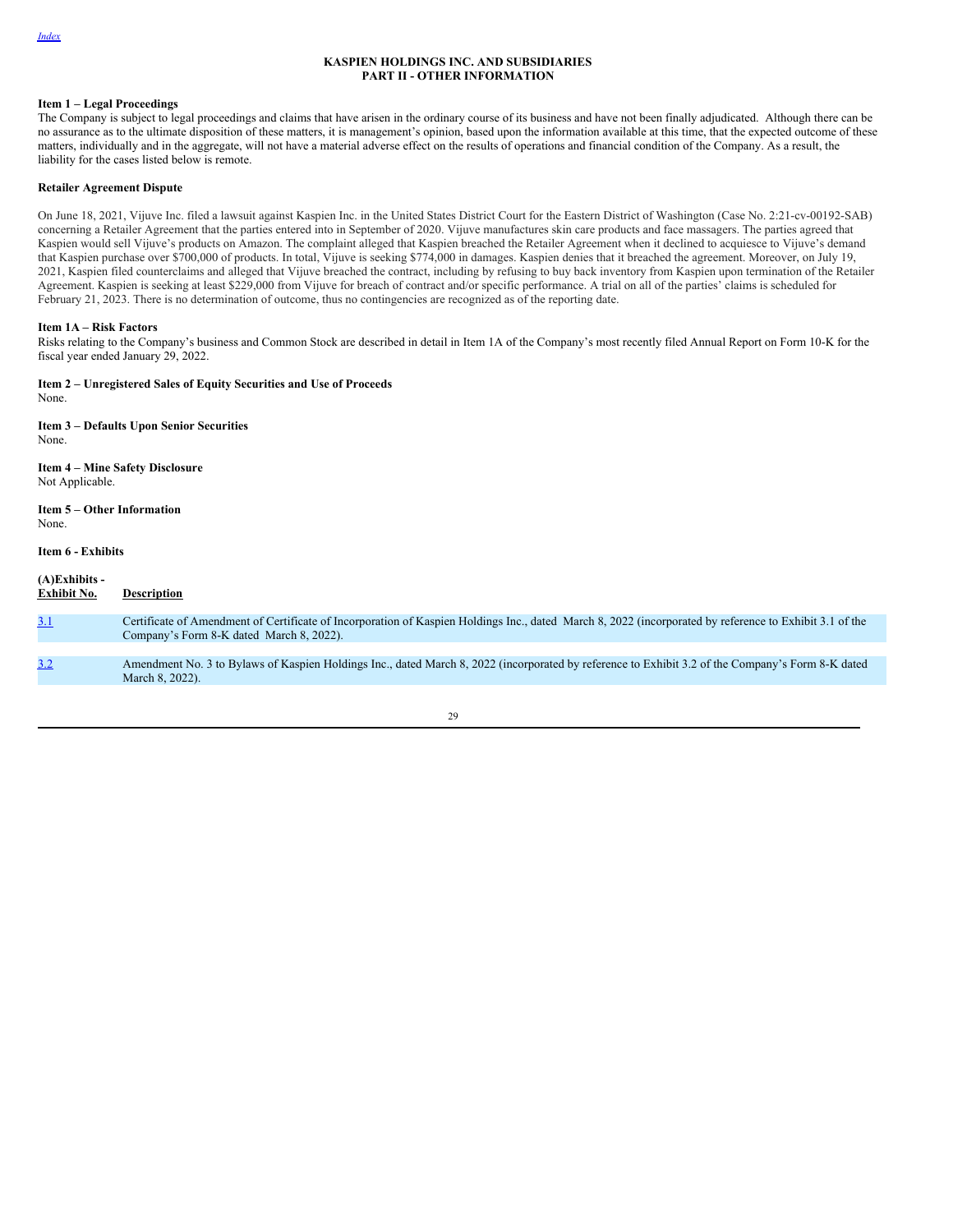*[Index](#page-0-0)*

| 4.1     | Common Stock Purchase Warrant (incorporated by reference to Exhibit 4.1 of the Company's Form 8-K dated March 8, 2022).                                                     |
|---------|-----------------------------------------------------------------------------------------------------------------------------------------------------------------------------|
| 10.1    | Amendment No. 4 to Loan and Security Agreement (incorporated by reference to Exhibit 10.1 of the Company's Form 8-K dated March 8, 2022).                                   |
| 10.2    | Amendment No. 2 to Subordinated Loan and Security Agreement (incorporated by reference to Exhibit 10.2 of the Company's Form 8-K dated March 8,<br>$2022$ ).                |
| 10.3    | Registration Rights Agreement (incorporated by reference to Exhibit 10.3 of the Company's Form 8-K dated March 8, 2022).                                                    |
| 10.4    | Contingent Values Rights Agreement (incorporated by reference to Exhibit 10.4 of the Company's Form 8-K dated March 8, 2022).                                               |
| 10.5    | Kunal Chopra Separation Agreement dated as of March 30, 2022 (incorporated by reference to Exhibit 10.1 of the Company's Form 8-K dated April 1,<br>2022)                   |
| 10.6    | Brock Kowalchuk Offer Letter dated as of March 28, 2022 (incorporated by reference to Exhibit 10.2 of the Company's Form 8-K dated April 1, 2022)                           |
| 10.7    | Brock Kowalchuk Severance Agreement dated as of July 31, 2020 (incorporated by reference to Exhibit 10.3 of the Company's Form 8-K dated April 1,<br>2022)                  |
| 10.8    | Amended and Restated Common Stock Purchase Warrant, dated as of April 4, 2022 (incorporated by reference to Exhibit 10.1 of the Company's Form 8-K<br>dated April $5, 2022$ |
| 31.1    | Chief Executive Officer certification pursuant to Section 302 of the Sarbanes-Oxley Act of 2002.                                                                            |
| 31.2    | Chief Financial Officer certification pursuant to Section 302 of the Sarbanes-Oxley Act of 2002.                                                                            |
| 32      | Certification pursuant to 18 U.S.C Section 1350, as adopted pursuant to Section 906 of the Sarbanes-Oxley Act of 2002.                                                      |
| 101.INS | XBRL Instance Document (furnished herewith)                                                                                                                                 |
| 101.SCH | XBRL Taxonomy Extension Schema (furnished herewith)                                                                                                                         |
| 101.CAL | XBRL Taxonomy Extension Calculation Linkbase (furnished herewith)                                                                                                           |
| 101.DEF | XBRL Taxonomy Extension Definition Linkbase (furnished herewith)                                                                                                            |
| 101.LAB | XBRL Taxonomy Extension Label Linkbase (furnished herewith)                                                                                                                 |
| 101.PRE | XBRL Taxonomy Extension Presentation Linkbase (furnished herewith)                                                                                                          |
| 104     | Cover Page Interactive Data File (formatted as inline XBRL and contained in Exhibit 101).                                                                                   |
|         |                                                                                                                                                                             |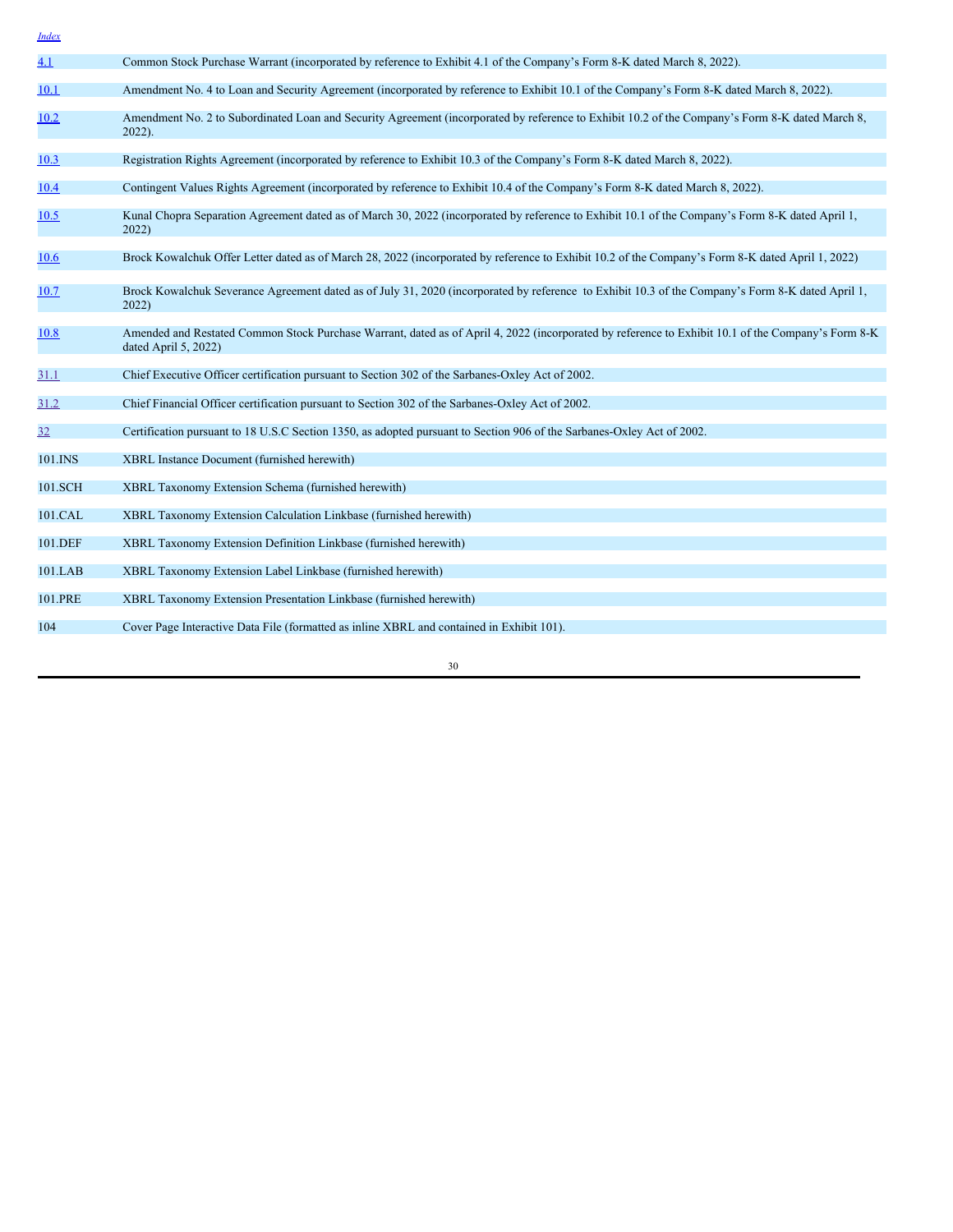## *[Index](#page-0-0)*

## **SIGNATURES**

Pursuant to the requirements of the Securities and Exchange Act of 1934, the Registrant has duly caused this report to be signed on its behalf by the undersigned thereunto duly authorized.

## **KASPIEN HOLDINGS INC.**

| June 14, 2022 | By: /s/ Brock Kowalchuk                  |
|---------------|------------------------------------------|
|               | <b>Brock Kowalchuk</b>                   |
|               | Principal Executive Officer              |
|               | (Principal Executive Officer)            |
| June 14, 2022 | By: /s/ Edwin Sapienza                   |
|               | Edwin Sapienza                           |
|               | Chief Financial Officer                  |
|               | (Principal and Chief Accounting Officer) |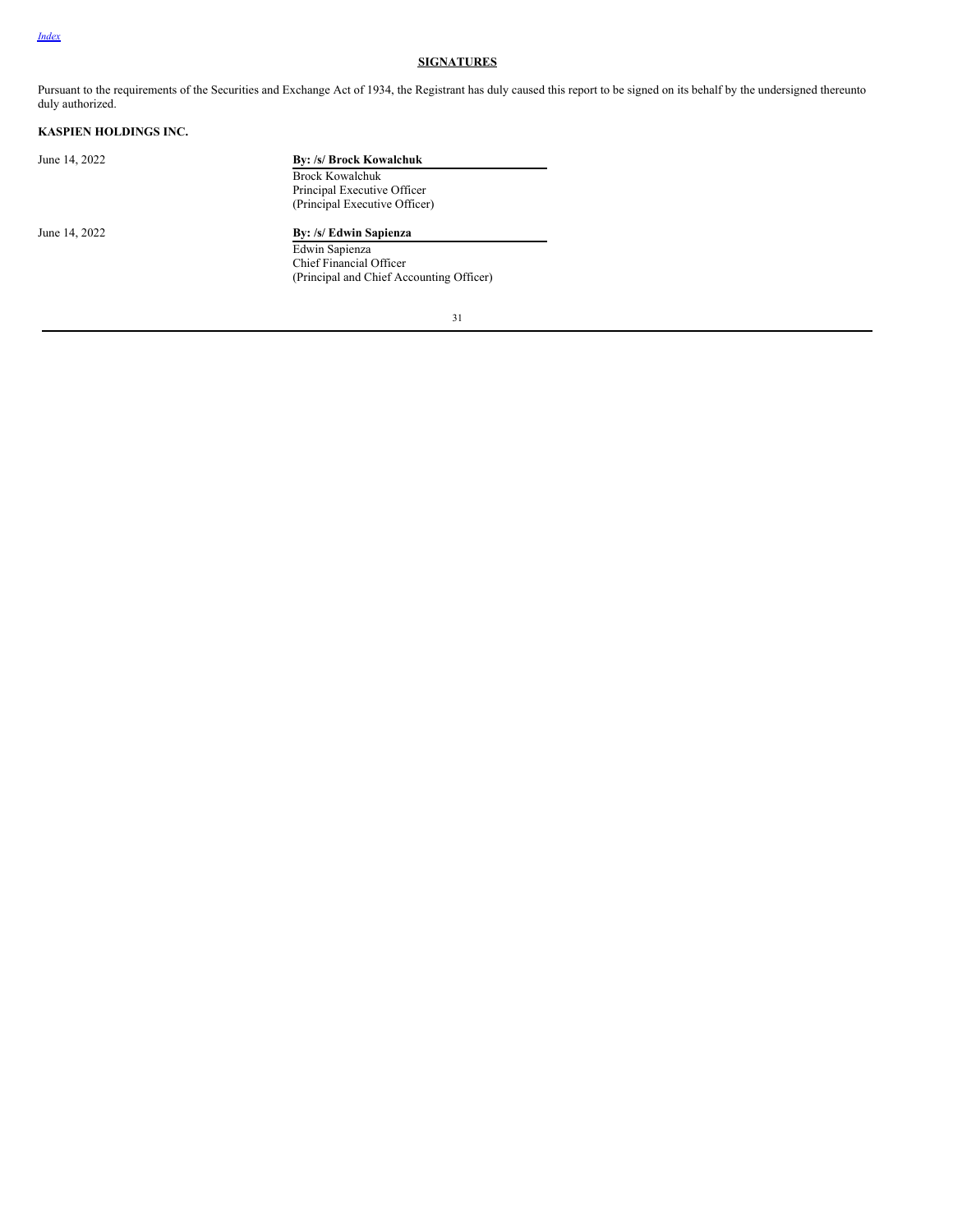## **CHIEF EXECUTIVE OFFICER CERTIFICATION PURSUANT TO SECTION 302 OF SARBANES OXLEY ACT 2002**

<span id="page-31-0"></span>I, Brock Kowalchuk certify that:

- (1) I have reviewed this report on Form 10–Q of the Registrant;
- (2) Based on my knowledge, this report does not contain any untrue statement of a material fact or omit to state a material fact necessary to make the statements made, in light of the circumstances under which such statements were made, not misleading with respect to the period covered by this report;
- (3) Based on my knowledge, the financial statements, and other financial information included in this report, fairly present in all material respects the financial condition, results of operations and cash flows of the registrant as of, and for, the periods presented in this report;
- (4) The registrant's other certifying officer(s) and I are responsible for establishing and maintaining disclosure controls and procedures (as defined in Exchange Act Rules 13a-15(e) and 15d-15(e)) and internal control over financial reporting (as defined in Exchange Act Rules 13a-15(f) and 15d-15(f)) for the registrant and have:
	- a. Designed such disclosure controls and procedures, or caused such disclosure controls and procedures to be designed under our supervision, to ensure that material information relating to the registrant, including its consolidated subsidiaries, is made known to us by others within those entities, particularly during the period in which this report is being prepared;
	- b. Designed such internal control over financial reporting, or caused such internal control over financial reporting to be designed under our supervision, to provide reasonable assurance regarding the reliability of financial reporting and the preparation of financial statements for external purposes in accordance with generally accepted accounting principles;
	- c. Evaluated the effectiveness of the registrant's disclosure controls and procedures and presented in this report our conclusions about the effectiveness of the disclosure controls and procedures, as of the end of the period covered by this report based on such evaluation; and
	- d. Disclosed in this report any change in the registrant's internal control over financial reporting that occurred during the registrant's most recent fiscal quarter (the registrant's fourth fiscal quarter in the case of an annual report) that has materially affected, or is reasonably likely to materially affect, the registrant's internal control over financial reporting; and
- (5) The registrant's other certifying officer(s) and I have disclosed, based on our most recent evaluation of internal control over financial reporting, to the registrant's auditors and the audit committee of the registrant's board of directors (or persons performing the equivalent functions):
	- a. All significant deficiencies and material weaknesses in the design or operation of internal control over financial reporting which are reasonably likely to adversely affect the registrant's ability to record, process, summarize and report financial information; and
	- b. Any fraud, whether or not material, that involves management or other employees who have a significant role in the registrant's internal control over financial reporting.

Dated: June 14, 2022

/s/ Brock Kowalchuk

Brock Kowalchuk Principal Executive Officer Kaspien Holdings Inc.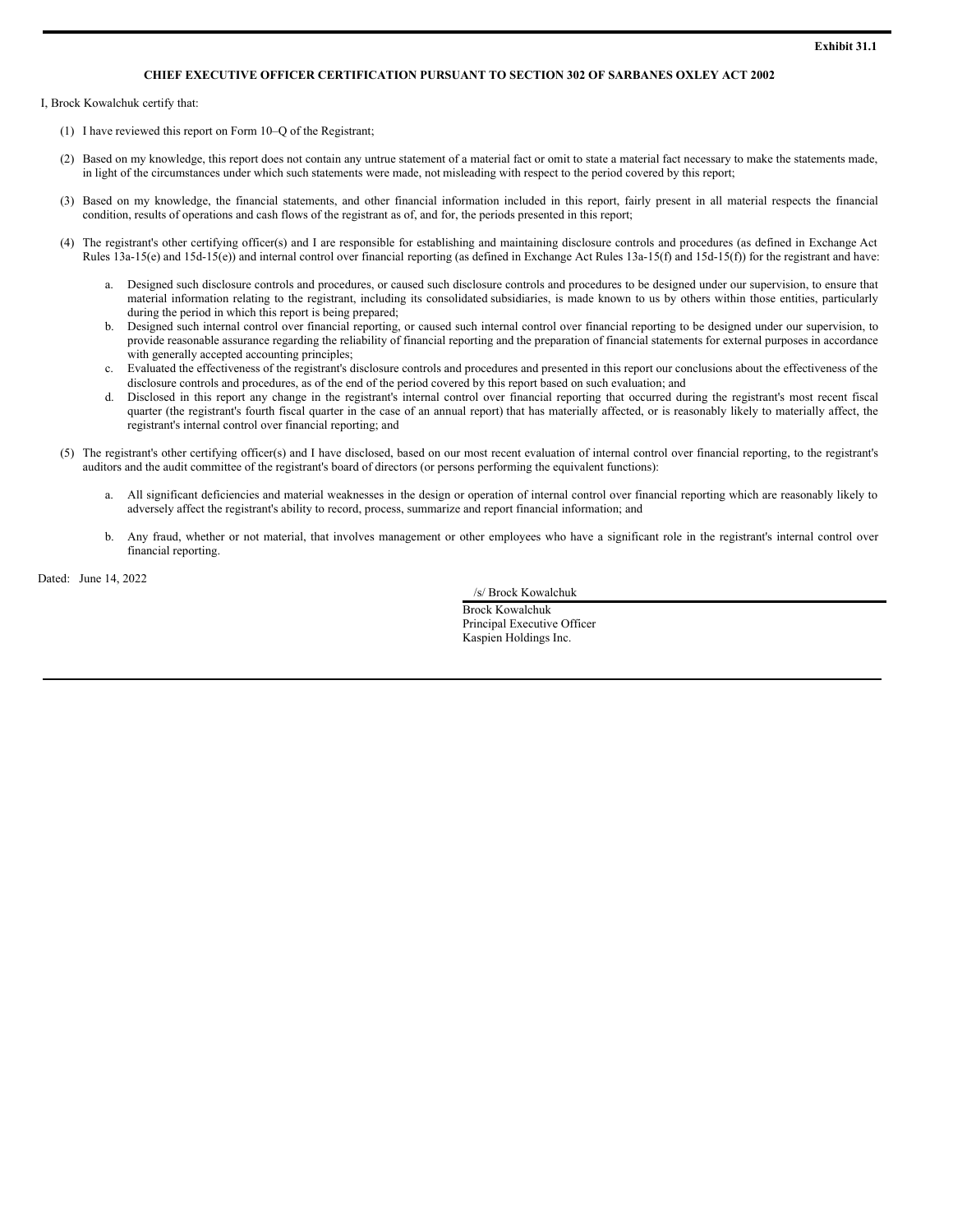## **CHIEF FINANCIAL OFFICER CERTIFICATION PURSUANT TO SECTION 302 OF SARBANES OXLEY ACT 2002**

<span id="page-32-0"></span>I, Edwin Sapienza, Chief Financial Officer of Kaspien Holdings Inc. (the "Registrant"), certify that:

- (1) I have reviewed this report on Form 10–Q of the Registrant;
- (2) Based on my knowledge, this report does not contain any untrue statement of a material fact or omit to state a material fact necessary to make the statements made, in light of the circumstances under which such statements were made, not misleading with respect to the period covered by this report;
- (3) Based on my knowledge, the financial statements, and other financial information included in this report, fairly present in all material respects the financial condition, results of operations and cash flows of the registrant as of, and for, the periods presented in this report;
- (4) The registrant's other certifying officer(s) and I are responsible for establishing and maintaining disclosure controls and procedures (as defined in Exchange Act Rules 13a-15(e) and 15d-15(e)) and internal control over financial reporting (as defined in Exchange Act Rules 13a-15(f) and 15d-15(f)) for the registrant and have:
	- a. Designed such disclosure controls and procedures, or caused such disclosure controls and procedures to be designed under our supervision, to ensure that material information relating to the registrant, including its consolidated subsidiaries, is made known to us by others within those entities, particularly during the period in which this report is being prepared;
	- b. Designed such internal control over financial reporting, or caused such internal control over financial reporting to be designed under our supervision, to provide reasonable assurance regarding the reliability of financial reporting and the preparation of financial statements for external purposes in accordance with generally accepted accounting principles;
	- c. Evaluated the effectiveness of the registrant's disclosure controls and procedures and presented in this report our conclusions about the effectiveness of the disclosure controls and procedures, as of the end of the period covered by this report based on such evaluation; and
	- d. Disclosed in this report any change in the registrant's internal control over financial reporting that occurred during the registrant's most recent fiscal quarter (the registrant's fourth fiscal quarter in the case of an annual report) that has materially affected, or is reasonably likely to materially affect, the registrant's internal control over financial reporting; and
- (5) The registrant's other certifying officer(s) and I have disclosed, based on our most recent evaluation of internal control over financial reporting, to the registrant's auditors and the audit committee of the registrant's board of directors (or persons performing the equivalent functions):
	- a. All significant deficiencies and material weaknesses in the design or operation of internal control over financial reporting which are reasonably likely to adversely affect the registrant's ability to record, process, summarize and report financial information; and
	- b. Any fraud, whether or not material, that involves management or other employees who have a significant role in the registrant's internal control over financial reporting.

Dated: June 14, 2022

/s/ Edwin Sapienza

Edwin Sapienza Chief Financial Officer Kaspien Holdings Inc.